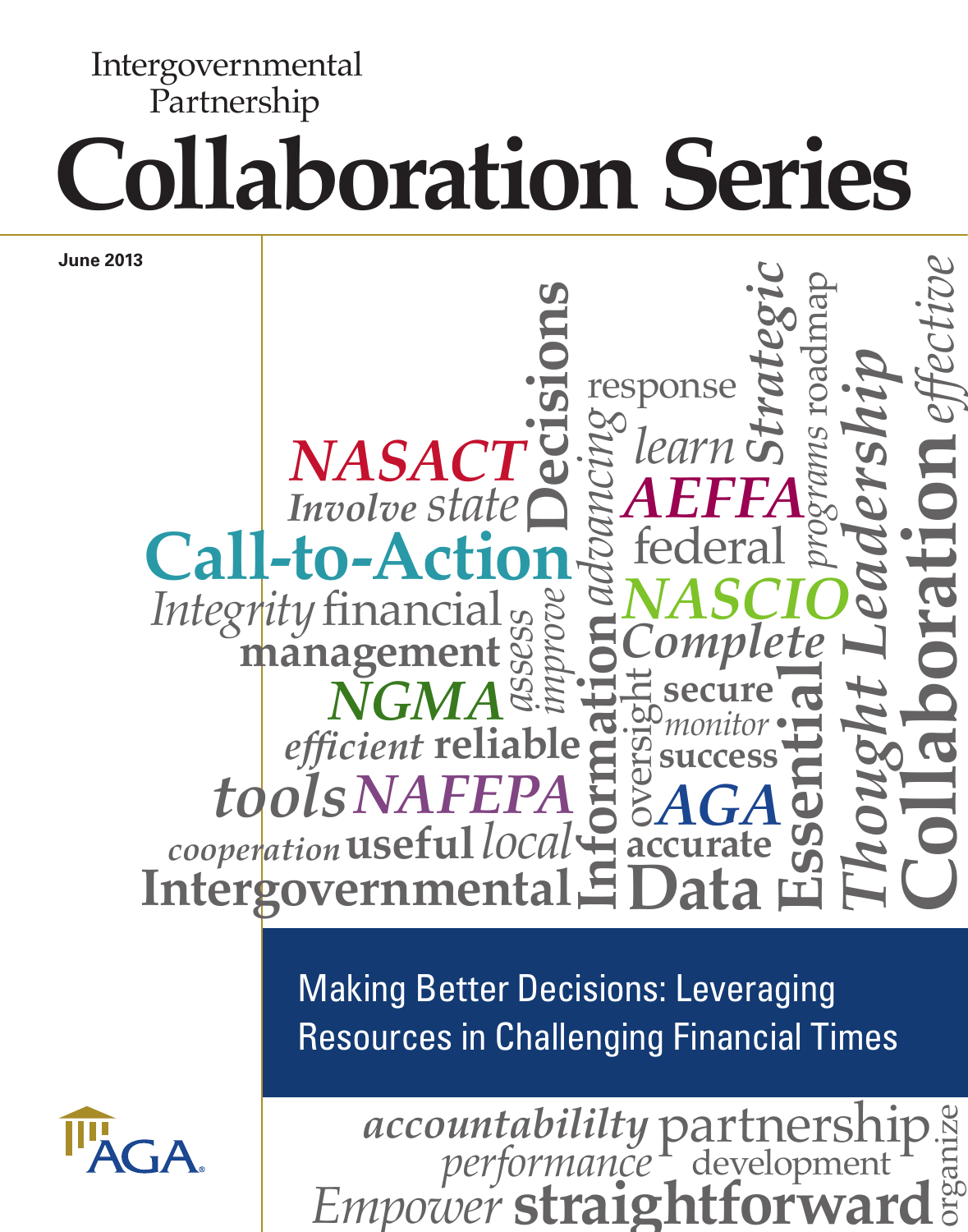## About AGA's Intergovernmental Partnership

AGA established the Partnership for Intergovernmental Management and Accountability (Intergovernmental Partnership) to open the lines of communication among governments with the goal of improving performance and accountability. Comprised of

high-ranking officials from the federal, state and local levels of government and higher education, the Intergovernmental Partnership is dedicated to identifying and solving some of the most vexing management and accountability issues

facing governments today. AGA provides staff support to the Intergovernmental Partnership and serves as a neutral third party in fostering cooperation and communication among different levels of government.

## AGA is proud to recognize our partners in this effort.











## About the Partners

## **AGA**

AGA is *the* member organization for financial professionals in government. We lead and encourage change that benefits our field and all citizens. Our networking events, professional certification, publications and ongoing education help members build their skills and advance their careers.

## **Association of Educational Federal Finance Administrators (AEFFA)**

AEFFA is a not-for-profit organization for state-level educational finance administrators working primarily with federal funds issues.

#### **National Association of Federal Education Program Administrators (NAFEPA)**

NAFEPA has been a key organization for educators working with federal programs under the Elementary & Secondary Education Act since 1974. The organization's major functions of support, education, training, and technical assistance are achieved through publications, an annual conference, and a strong state represented board of directors. NAFEPA serves nearly 4,000 members across the nation.

#### **National Association of State Auditors Comptrollers & Treasurers (NASACT)**

NASACT is the professional organization for officials who have been elected or appointed to the offices of state auditor, state comptroller or state treasurer. For more information on NASACT visit www.nasact.org.

## **National Association of State Chief Information Officers (NASCIO)**

NASCIO represents state chief information officers and information technology executives from the states, territories, and the District of Columbia. NASCIO fosters government excellence through quality business practices, information management, and technology policy.

#### **National Grants Management Association (NGMA)**

NGMA is a thought leader in grants management with members representing all types of grantees and federal agency grantors. NGMA offers a Certified Grants Management Specialist credential and a variety of training events including the Grants Management Body of Knowledge and other current grant topics.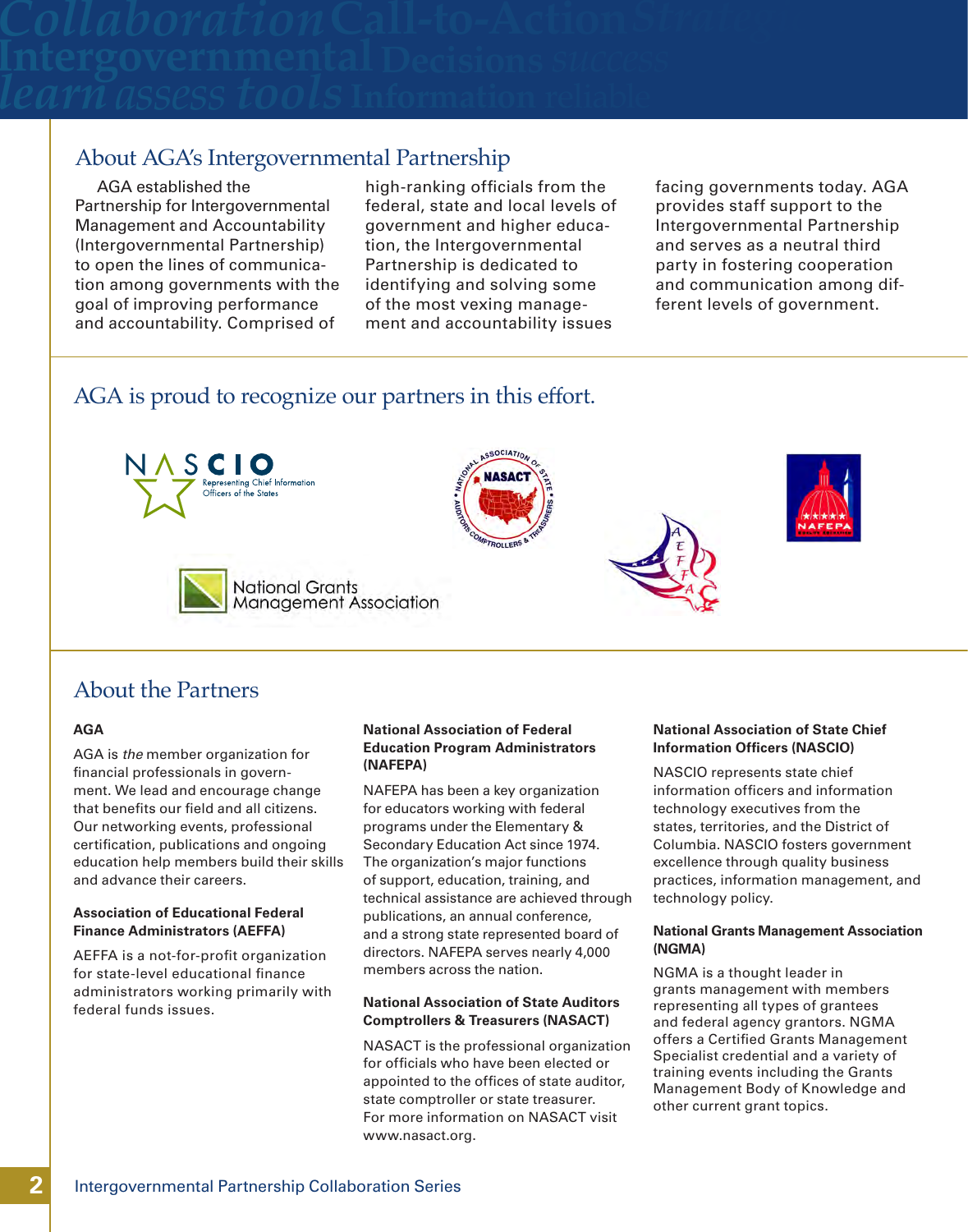## Table of Contents

| The Essential Decision Tools: Determining Fiscal and Program Requirements 4                     |  |
|-------------------------------------------------------------------------------------------------|--|
| Tool 1: Determining Whether a Requirement Should Be Included in a Law, Regulation or Guidance 7 |  |
|                                                                                                 |  |
|                                                                                                 |  |
|                                                                                                 |  |
|                                                                                                 |  |
|                                                                                                 |  |
|                                                                                                 |  |
|                                                                                                 |  |
|                                                                                                 |  |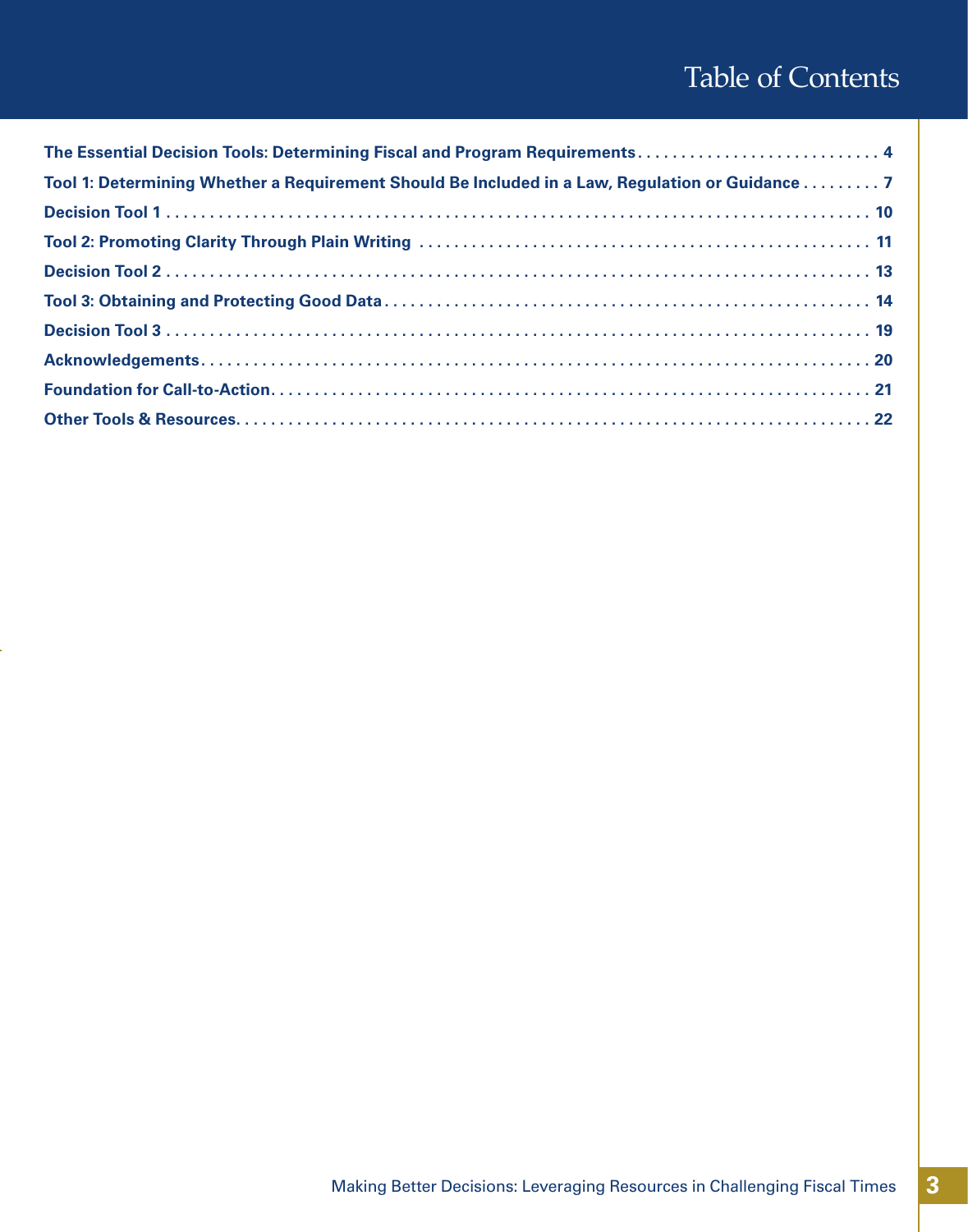# The Essential Decision Tools: Determining Fiscal and Program Requirements

## **Introduction**

This call-to-action is designed to increase trust in government. It is based on the premise that trust in any government erodes when it places unnecessary burdens on its people. A government — whether federal, state, local or tribal should only adopt requirements that are essential. Government requirements and information should be easily understood and a government should only collect needed information that will actually be used.

Three practical decision tools contained in this call-to-action are intended to help government officials write laws, regulations or guidance. The following tools provide a common platform and mechanism to evaluate the appropriateness and clarity of requirements, and the nature of data needed to assess programs.

- **Tool 1: Determining Whether a** Requirement Should be Included in a Law, Regulation or Guidance
- **Tool 2: Promoting Clarity through** Plain Writing
- **Tool 3**: Obtaining and Protecting Good Data

## Decision Tools that Really Work

The decision tools in this call-to-action:

**Meet a critical need**. In the current economy, government programs are under increasing scrutiny to account for every dollar spent. This call-to-action provides a useful tool to help government officials respond to this scrutiny.

**Are easy to understand and implement**. This document provides a step-by-step guide for government officials to make and implement effective decisions about legislation and program policy that are based on data and sound reasoning. The steps provided are basic stripped of government jargon, and 'doublespeak,' for which these institutions have long been criticized — and completely transparent.

**Help right-size performance and accountability requirements**. The decision tools will help strike a balance between accountability and flexibility, between collecting information to ensure that programs are accountable and an emerging national commitment to achieve statutory goals without imposing unnecessary burdens on the public.

#### **Can be broadly applied**.

These decision tools can be used for programs at any level of government — federal, state, local or tribal. The terms and concepts are broad enough to fit almost any situation, yet are based on sound reasoning that can be effectively applied with good results.

**Can be used by anyone**. The absence of technical terms and acronyms in the decision tools facilitate their use by program managers, policy makers and legislators alike. For example, a legislative staffer can apply the tools to determine whether proposed draft legislation is overly prescriptive before it is passed into law. A person writing regulations can use the tools before issuing proposed data reporting requirements, or a central accounting office can use them to determine what should be included in a government accounting manual.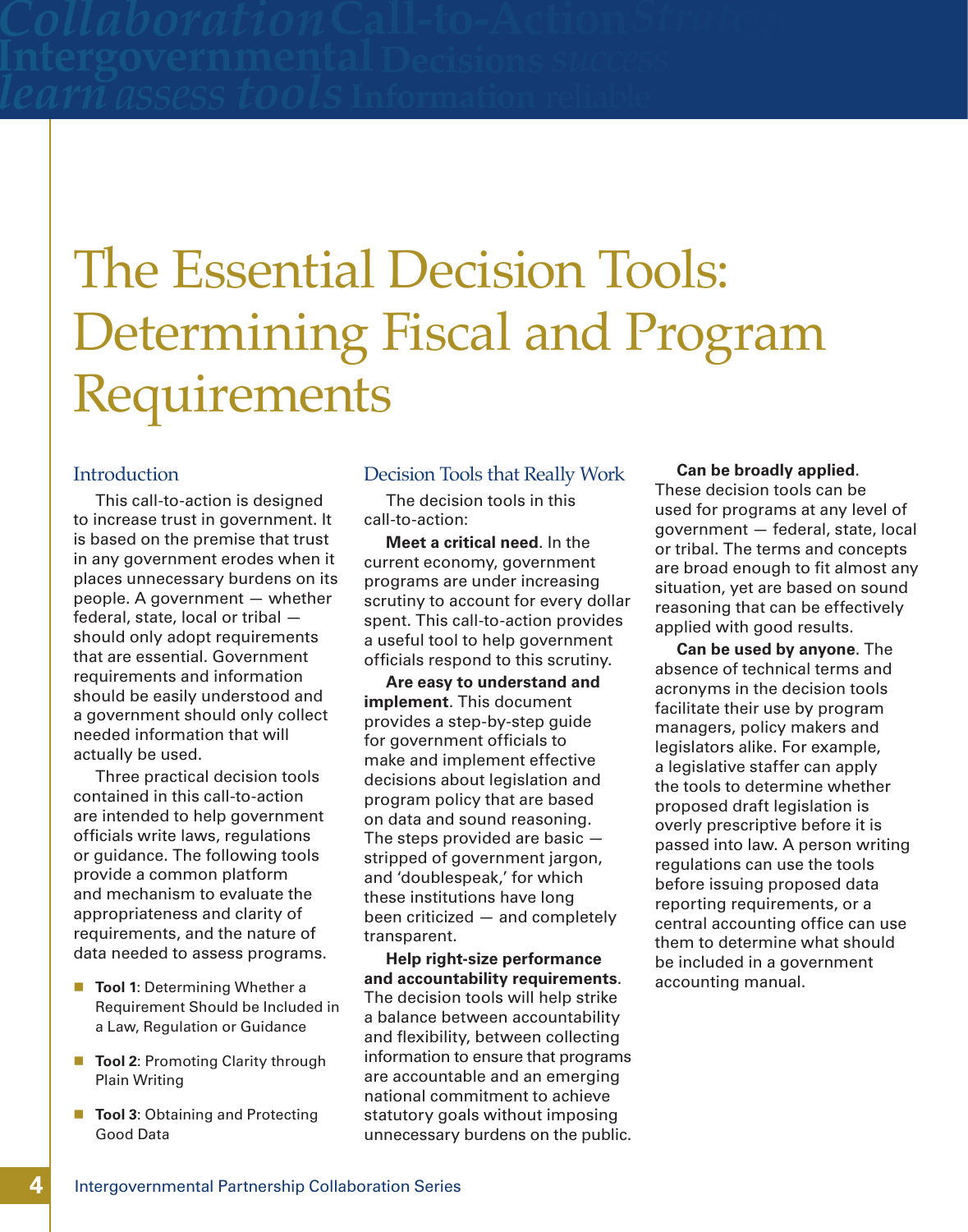## A Call-to-Action

This is a call to limit program requirements to the essential. It provides a 'common sense' guide to help government officials avoid unnecessary, overly burdensome or duplicative requirements. In an era of tight budgets, this call-to-action offers a concrete tool to help government officials leverage resources, increase program effectiveness and enhance accountability. Rather than examine specific statutory or regulatory content, we provide tools to help government officials make decisions that will increase program effectiveness in an era of increasingly tight resources.

A series of straightforward decision tools form the core of this call-to-action. We want to help government officials think through the implications of their decisions before a requirement is incorporated into law, regulation or guidance. The decision tools are applicable to any level of government and can be used by legislators, as well as, those writing regulations or guidance to implement laws. We want to promote greater flexibility in the administration of programs while advancing accountability for results.

All levels of government are intricately intertwined in the delivery of benefits and services to the public. States and local governments are the primary delivery mechanism for services and public assistance.<sup>1</sup> Federal outlays for grants to state and local governments exceeded \$600 billion in fiscal year 2011, $^2$  and on average, almost 40 percent of the states' dollars are derived directly from the federal government.3 Given the interdependence among governments, action by one level of government affects the other levels of government.

The decision tools contained in this call-to-action apply not only to laws and regulations, but also to guidance. Guidance includes circulars, a frequently asked questions document, or any other document issued by government to clarify a law, regulation or policy. Because guidance can result in added work and expense for organizations, the authors of this call-to-action made a conscious decision to include guidance within its scope. Guidance should not result in additional requirements; instead it should clarify provisions in laws and regulations.

The concepts included in this call-to-action are based on a 1999 perspective paper by the Office of the Inspector General (OIG), U.S. Department of Education (ED). The perspective paper and a subsequent paper developed by the ED OIG in 2007, addressed statutory decision-making related to the *Elementary and Secondary Education Act (ESEA)*. The ESEA, which funds more than 36 federal education programs, was reauthorized in 2002 through the *No Child Left Behind Act*.

Legislation like the ESEA and subsequent laws, regulations and federal policy have collectively placed greater emphasis on administrative flexibility and results-oriented accountability. On January 8, 2011, for example, the administration issued an Executive Order (E.O.) that called for careful analysis of regulations' costs and benefits. [E.0. 13563,](http://www.whitehouse.gov/the-press-office/2011/01/18/improving-regulation-and-regulatory-review-executive-order) *Improving Regulation and Regulatory Review*, also required retrospective analysis of existing significant rules and greater coordination across agencies to simplify and harmonize redundant, inconsistent or overlapping requirements. [In addition, a Presidential](http://www.whitehouse.gov/the-press-office/2011/02/28/presidential-memorandum-administrative-flexibility)  Memorandum issued on February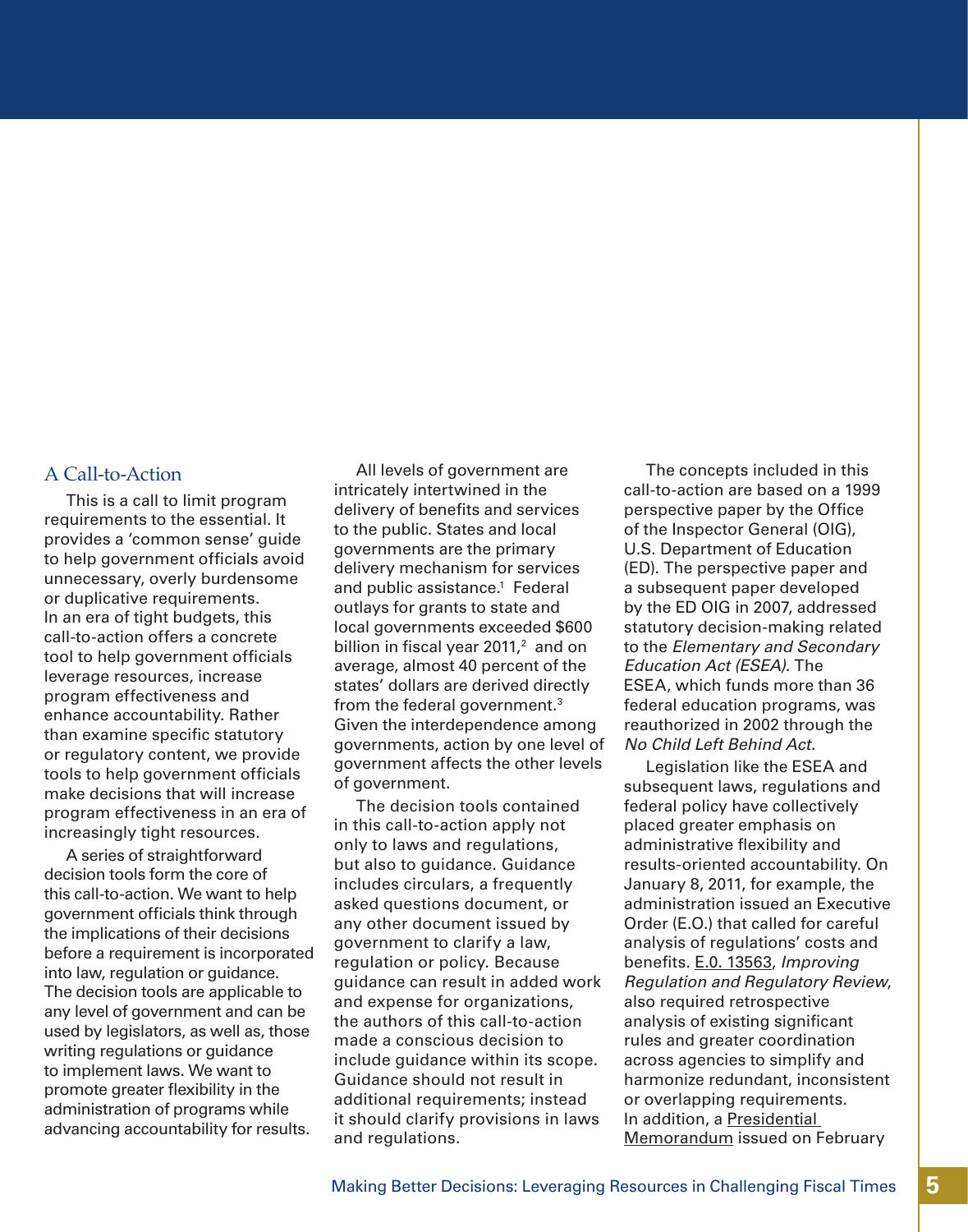28, 2011 instructs federal agencies to identify administrative, regulatory, and legislative barriers in federally funded programs.4

> "Federal program requirements over the past several decades have sometimes been onerous, and they have not always contributed to better outcomes. With input from our state, local, and tribal partners, we can, consistent with law, reduce unnecessary regulatory and administrative burdens and redirect resources to services that are essential to achieving better outcomes at lower cost."

*Presidential Memorandum – Administrative Flexibility February 28, 2011*

## About the Decision Tools

A number of decision tools to help make program requirements more 'user-friendly' were included in ED OIG's 1999 perspective paper. This call-to-action updates those decision tools and makes them applicable across government programs. We believe this will help policy makers and program administrators leverage scarce resources. Each decision tree is accompanied by background information on key decision points.

- **Tool 1: Determining Whether a** Requirement Should be Included in a Law, Regulation or Guidance
- **Tool 2: Promoting Clarity through** Plain Writing
- **Tool 3: Obtaining and Protecting** Good Data

The background information on each question explains factors that should be considered when working through the decision tool. A "Yes" or a "No" response to any question in a tool does not necessarily mean that a requirement should be dropped. Instead it means that, if the requirement is retained, careful thought should be used in structuring it to mitigate any negative impact.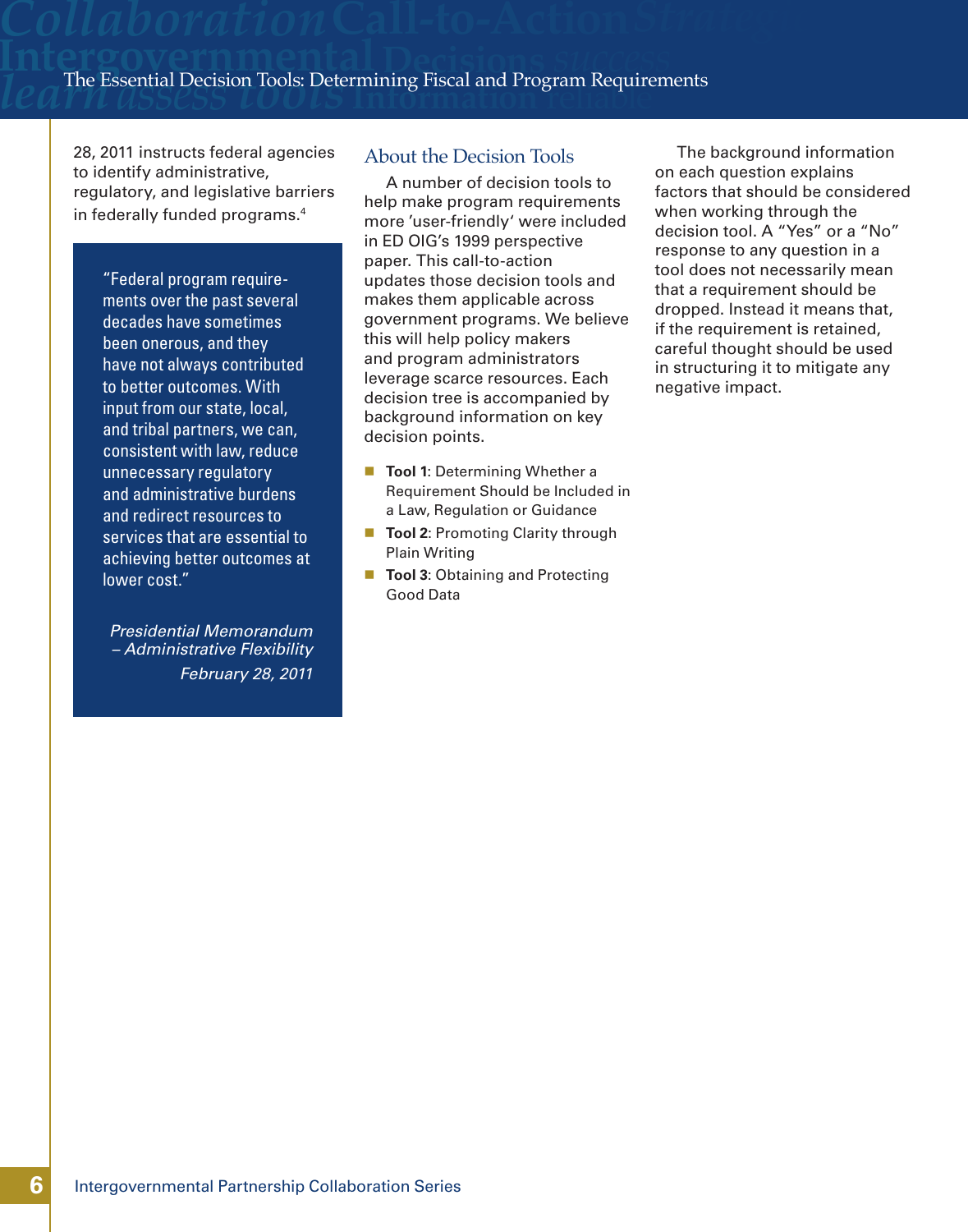## **Tool 1**: Determining Whether a Requirement Should Be Included in a Law, Regulation or Guidance

## 1A) Is the requirement essential for program effectiveness or financial management integrity, or both?

This question is the foundation for the overall framework. If a requirement is not essential to program effectiveness or financial management integrity — or both — then it should be reconsidered.

## Program Effectiveness

It is helpful to turn this question around and ask: if we don't include this requirement, will the program still function effectively, efficiently and with integrity? If the program cannot function effectively, efficiently or without the requirement, then keep the requirement and use the remaining questions to make sure it does not become laden with unnecessary provisions as it is developed. However, if the program will be effective without the requirement, then consider dropping the requirement.

To answer this first question, examine similar requirements or programs that may already accomplish the same objective. For example, Government Accountability Office (GAO) issued two annual reports — one

in [March 2011,](http://www.gao.gov/products/GAO-11-318SP) and another in [February 2012](http://www.gao.gov/products/GAO-12-342SP) - that identified areas where federal programs are potentially duplicative, overlapping or fragmented. The first report presented 81 opportunities to reduce potential government duplication, achieve cost savings or enhance revenue.<sup>5</sup> GAO's second report presented 51 additional areas where programs may be able to achieve greater efficiencies or become more effective.<sup>6</sup>

GAO found significant duplication among food assistance programs. In the 2011 report, GAO found that the federal government administers 18 food assistance programs through three agencies, totaling roughly \$62.5 billion annually, that provide comparable benefits to similar or overlapping populations. Each program has eligibility and complex legal and administrative requirements at the federal, state and local levels. In this example, it is possible that some of the requirements, or even the programs themselves, are not essential to achieve the overall goal of increasing access to high-quality nutrition for lowincome individuals.

In summary, look at programs with similar or the same goals.

Some existing requirements might be leveraged to eliminate unnecessary requirements. Even if similar requirements are warranted, coordination among the programs can do much to eliminate unnecessary administrative burden.

## Financial Management Integrity

Make sure that controls to prevent and detect fraud, waste and abuse are in place. If a requirement is needed to accomplish this, then it is essential for financial integrity and should remain in place. However, it is also important to take a critical look at ways that increased flexibility can improve financial management and reduce administrative costs.

As with program effectiveness, look across existing programs and fiscal requirements when determining whether a requirement is essential for financial management integrity. Most programs must comply with the existing cross-cutting fiscal requirements in the Office of Management and Budget (OMB) circulars and other guidelines, depending on the specific program. Requirements written into individual programs should not duplicate existing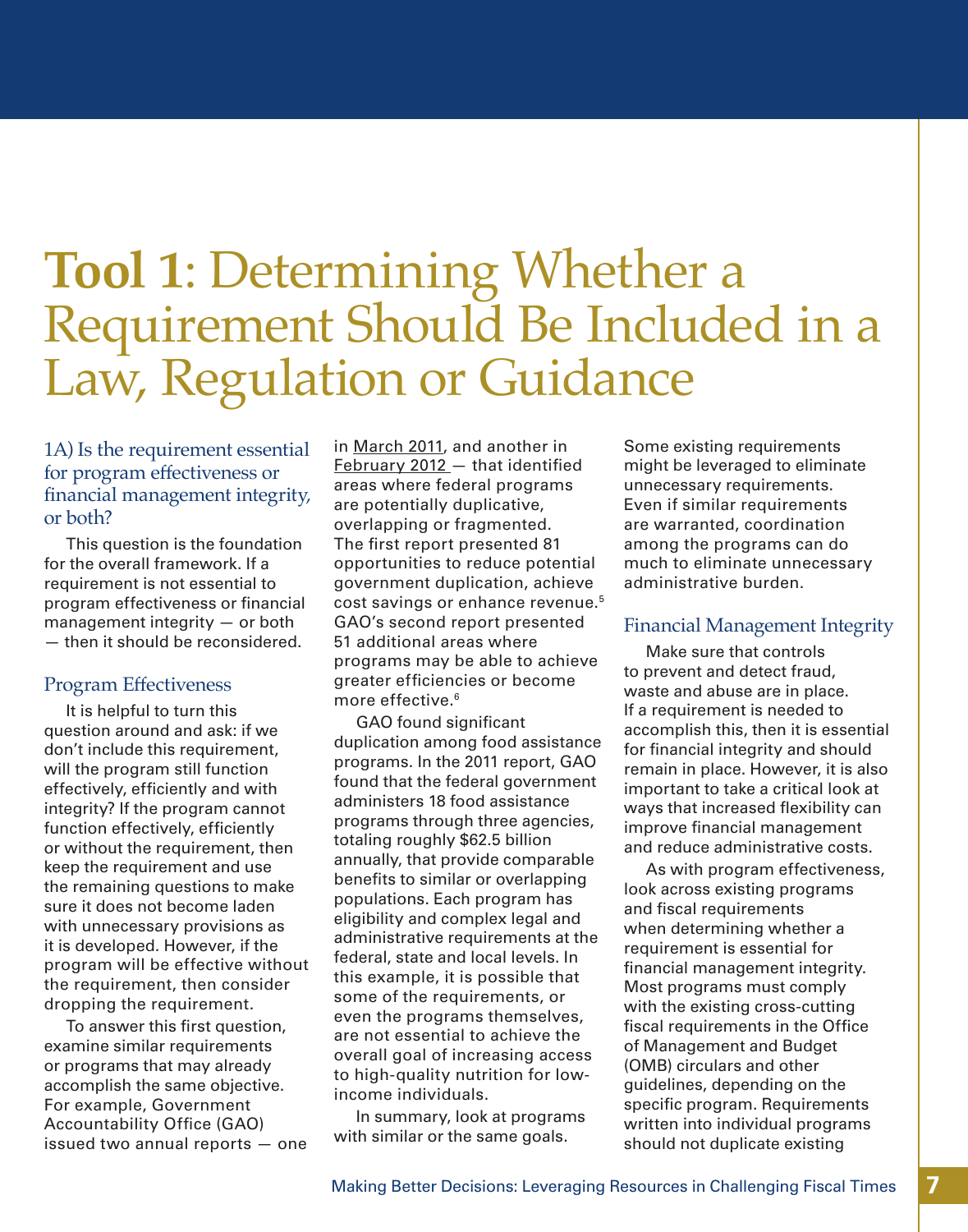circulars or other, cross-cutting requirements. For example, in response to President Barack Obama's initiative to promote administrative flexibility, the U.S. Department of Education worked with federal, state and local stakeholders to develop and issue a grant policy bulletin. The bulletin highlighted ways that program administrators can comply with OMB guidance on cost principles, while being flexible in documenting time and effort reporting.

## 1B) Does the requirement duplicate or overlap with other programs or requirements?

GAO's 2012 report on potentially duplicative programs found that areas of duplication, overlap and fragmentation span a range of agencies and government missions, including: education, agriculture, defense, economic development, energy, general government, health, homeland security, international affairs and social services. Reducing or eliminating duplication, overlap or fragmentation could potentially save billions of tax dollars annually and help agencies provide more efficient and effective services. For example, GAO found that the fragmented federal oversight of food safety has caused inconsistent oversight, ineffective coordination and inefficient use of resources. Fifteen federal agencies collectively administer at least 30 food-related laws.

A recent report by the Washington [state] Business Roundtable and the Washington [state] Research Council cited a study by the Small Business Administration (SBA), which concluded that regulatory

compliance costs for small businesses (those with fewer than 500 employees) are approximately \$10,585 per employee, annually. The [report](http://www.researchcouncil.org/docs/PDF/ThriveWashington/ThriveWARegulatoryReform.pdf) said that these costs impede businesses' ability to invest in equipment or new employees, and that regulatory overlap is not just a problem at the federal level. It stated that:

Often, the rules overlap, conflict, or apply inconsistent standards. Consider the following:

- State and Federal Regulatory Overlap: Washington state businesses face federal and state rules that regulate the same behavior, but with different standards.
- **Multiple State Agencies with** Overlapping Regulations: Washington state developers are often required to get permits from multiple agencies with overlapping jurisdictions.<sup>7</sup> Duplicative or overlapping regulations have an impact on the private sector, as well as, on government organizations. The example from Washington state helps put a price tag on the cost of this overlap.

## 1C) Is the requirement based on research and/or input from those affected by or implementing the requirement?

Too often, requirements are based on best guesses or agreements stemming from informal discussions. Intergovernmental input is especially important for federallyfunded programs that are administered by states or local governments. Collaboration across governments is critical, as recognized in the previouslymentioned E.O. 13563, *Improving Regulation and Regulatory Review*. Requirements that are not based on research or actual experience can needlessly increase the cost of implementing a program, or negatively impact the implementing organization's ability to serve clients.

For example, research

"Regulations shall be adopted through a process that involves public participation. To that end, regulations shall be based, to the extent feasible and consistent with law, on the open exchange of information and perspectives among state, local and tribal officials, experts in relevant disciplines, affected stakeholders in the private sector and the public as a whole."

*Executive Order 13563 – Improving Regulation and Regulatory Review*

conducted by the District of Columbia's Department of Human Services (DHS) revealed that a low-cost option for serving the District's homeless population is actually the best option. In remarks before OMB's Collaborative Forum on October 24, 2012, DHS Director, David Berns, said that a recent assessment of Temporary Assistance for Needy Families (TANF) recipients revealed that 36 percent (6,000 of the 17,000 TANF families) are either homeless or in insecure living situations that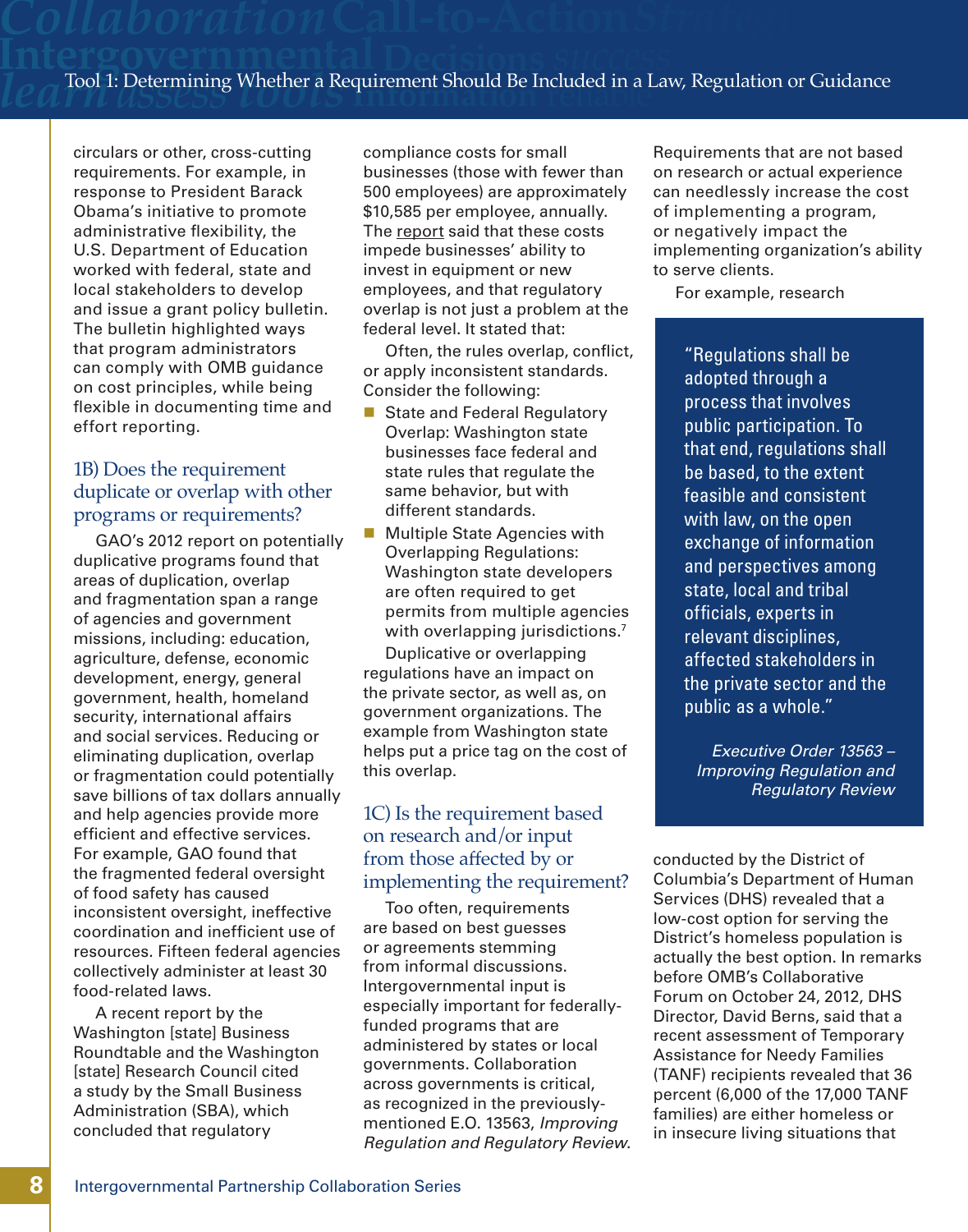leave them in danger of becoming homeless. DHS determined that it costs \$50,000 a year to accommodate a family in a shelter, \$45,000–\$50,000 to place them in a hotel, and \$15,000 a year to rent an apartment for them. Not only is it less expensive to place families in an apartment, but it enables them to better meet their own needs. Most families prefer being in an apartment, as opposed to a shelter or a hotel, and the cooking facilities in an apartment make it possible for them to stretch their Supplemental Nutritional Assistance Program (formerly Food Stamp) benefits. This example demonstrates the importance of basing decisions on research, including input by those who will be affected by implementation of the requirement.

## 1D) Does the requirement minimize administrative burden?

There will always be some cost or administrative burden associated with program and financial requirements, because administrators have a responsibility to oversee, track and/or report on compliance with the requirements. However, the cost of implementing a requirement should not outweigh its benefits.

For example, it may not be costeffective to implement rigorous access controls for office supplies, whereas controls to protect the public's well-being are essential despite the cost-effectiveness or lack thereof. Further, rigorous controls on physical and digital access to electrical grids or nuclear facilities are critical. To recap, if a requirement costs more to implement than its potential benefit, then it should be

reconsidered. Balancing controls with the level of risk should help reduce administrative burden while maintaining controls needed for program security, effectiveness, and financial integrity.

## 1E) Will compliance with the requirement be monitored?

Decision-makers and other stakeholders should expect regular feedback on how a program is performing against what was planned or expected. Requirements should be monitored on an appropriate basis, to determine the extent of compliance with or deviation from expected norms. If a requirement will not be monitored, how can its effectiveness or impact be assessed?

Effective monitoring involves collecting, analyzing and reporting data on inputs, activities, outputs, outcomes, impacts and external factors in a way that supports effective management. The information given to management should be important enough to warrant the time and effort involved in monitoring a requirement. If the requirement is not important enough to monitor, it is probably not important enough to include.

Further, monitoring multiple organizations that are implementing requirements can, over time, yield a 'complete picture' about implementation and may identify important trends. Whereas data derived from monitoring an individual grantee can identify areas where the specific grantee is experiencing difficulty, monitoring data in the aggregate and over time indicates whether the law, regulation or guidance is achieving its intended outcome. In other words, monitoring programs over time

can yield patterns of compliance that can be extremely helpful when laws are being reauthorized.

## 1F) Will corrective or enforcement action be taken for non-compliance?

If no action will be taken for non-compliance with a requirement, the requirement is probably not needed. Failure to enforce a requirement could stem from a number of economic or practical considerations. Budgets for enforcement may have been cut or an increase in the number of requirements may hinder enforcement. Unclear language in the requirement itself could also hamper enforcement. If it is unlikely that the requirement will be enforced, it is important to verify that the provision is actually needed.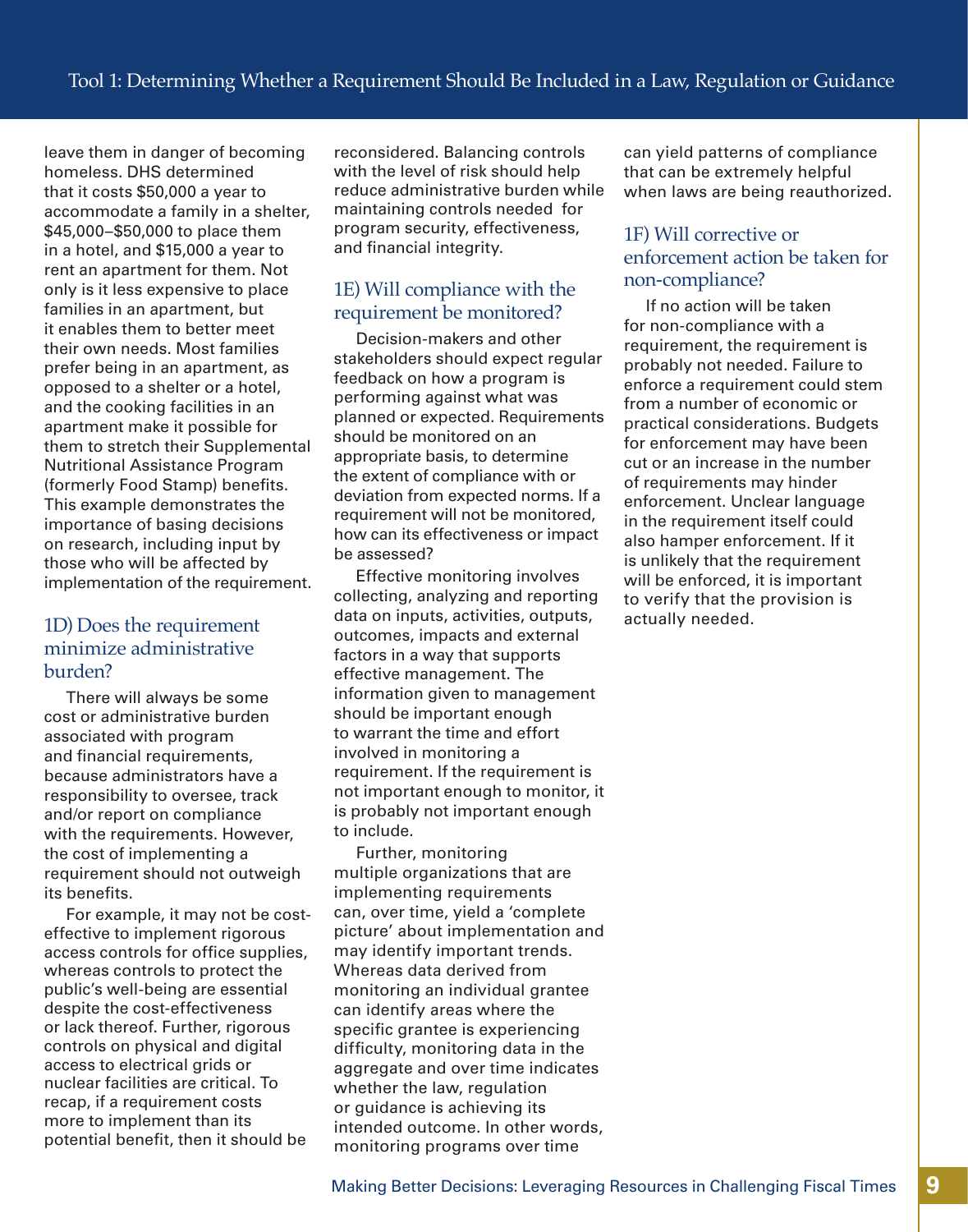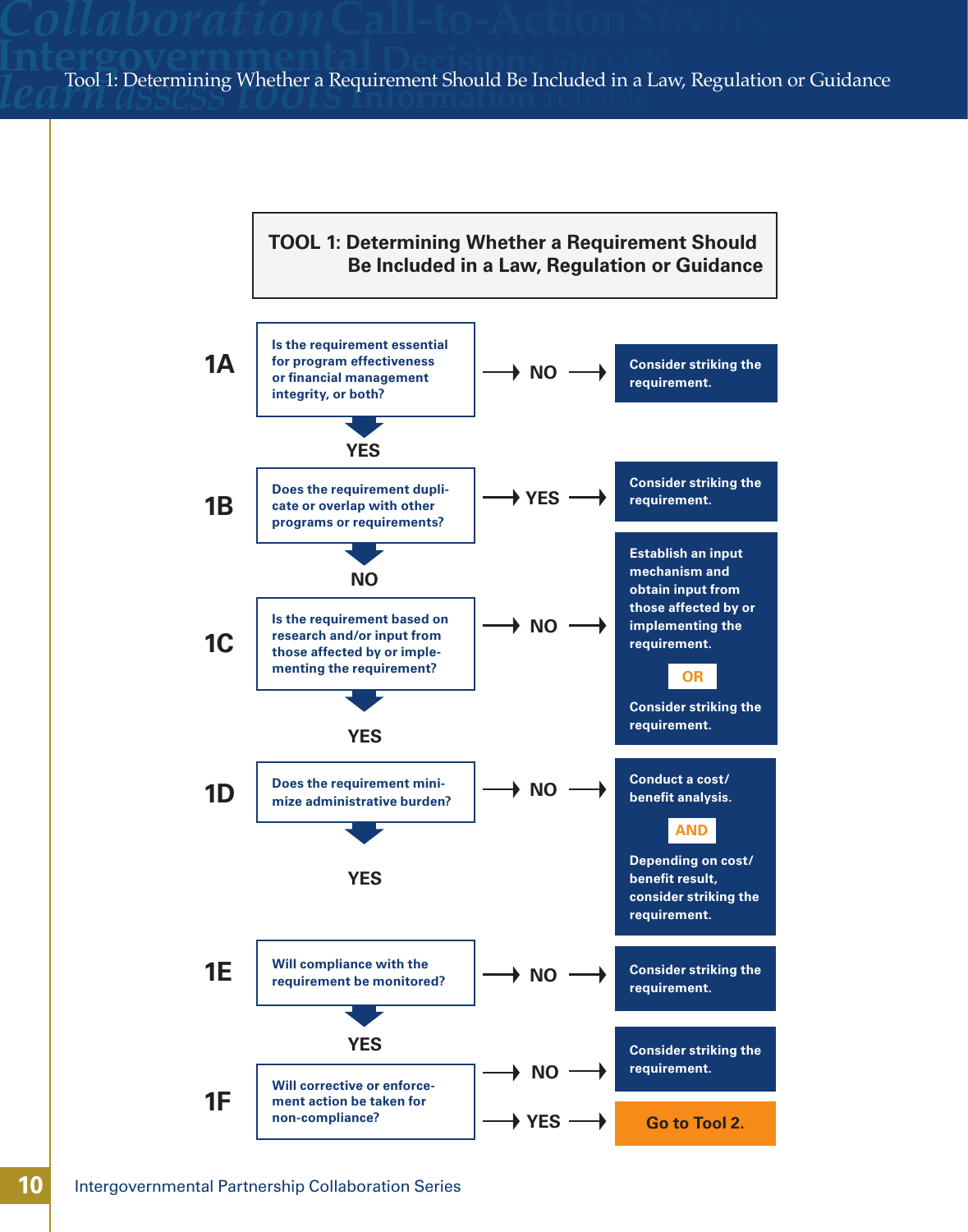# **Tool 2**: Promoting Clarity through Plain Writing

No one technique defines plain writing. However, PlainLanguage. gov explains that it is defined by results — it is easy to read, understand and use. The website explains that plain language (also called plain English or plain writing) is communication your audience will understand the first time they read or hear it. Admittedly, language that is plain to one set of readers may not be plain to others. Written material is in plain language if your audience can:

- $\blacksquare$  find what they need;
- understand what they find; and
- $\blacksquare$  use what they find to meet their needs.

Efforts to achieve plain writing in government laws, regulations and guidance began in the mid-1990s. President Bill Clinton issued a number of executive orders or memoranda requiring agencies to write in plain language. Several statutes have also directed agencies to write certain types of documents in plain language. In 2004, an interagency task force working on behalf of OMB called for federal websites to be written in plain language.

Most recently, President Barack Obama signed the *Plain Writing Act of 2010* into law on October 13, 2010. The law requires that federal agencies use "clear government

communication that the public can understand and use." Guidelines for implementing the act were issued in March 2011 and updated in May 2011. The law, guidelines and other resources are contained

## Plain Writing Act of 2010:

"The purpose of this Act is to improve the effectiveness and accountability of Federal agencies to the public by promoting clear Government communication that the public can understand and use."

in a [website](http://www.plainlanguage.gov/) required by the act.

Tool 2 identifies two key decisions associated with using plain writing:

## 2A) Will the requirement need extensive guidance to implement?

Extensive guidance is frequently needed to explain laws. For example, it is important to understand the difference between an employee and an independent contractor when complying with a variety of laws, including the *Family and Medical Leave Act*

(entitling workers to unpaid leave under certain circumstances), the *Fair Labor Standards Act* (establishing a minimum wage), and the *Worker Adjustment and Retraining Act* (providing for advance notice in the event of plant closings and mass layoffs). Both the Internal Revenue Service (IRS) and state revenue departments have issued extensive guidance on the definition of 'independent contractor.' The IRS' guidance includes forms and instructions for paying independent contractors.<sup>8</sup> California's Division of Labor Standards Enforcement's website states that, "There is no set definition of the term 'independent contractor' and as such, one must look to the interpretations of the courts and enforcement agencies to decide if in a particular situation a worker is an employee or independent contractor."9 The state's website indicates that, since different laws may be involved in a situation such as a termination of employment, it is possible that the same individual may be considered an employee under one law and an independent contractor under another law. Because the statutes are unclear, it can be difficult to determine whether a person is an employee or an independent contractor — even with extensive guidance.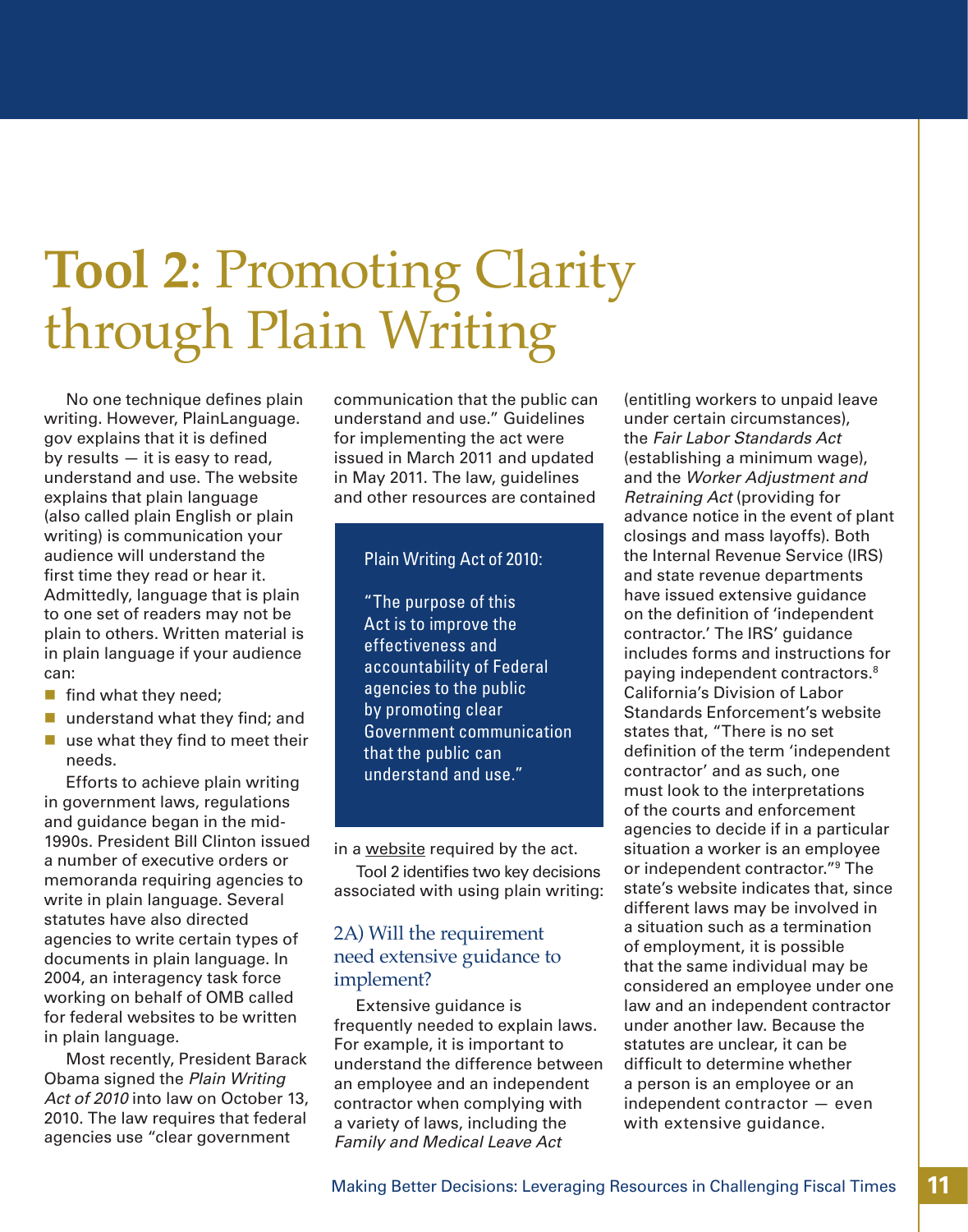## **Interfool 2: Promoting Clarity through Pla Information** n Writing *learn assesstools* reliable Tool 2: Promoting Clarity through Plain Writing

## 2B) Can the requirement be understood without consulting a legal or financial expert?

Separate executive orders issued by President Bill Clinton emphasized the need for plain writing. [E.O. 12866,](http://www.whitehouse.gov/sites/default/files/omb/inforeg/eo12866/eo12866_10041993.pdf) *Regulatory Planning and Review*, stated that regulations must be "simple and easy to understand, with the goal of minimizing uncertainty and litigation" [E.O. 12988,](http://www.gpo.gov/fdsys/pkg/FR-1996-02-07/pdf/96-2755.pdf) *Civil* 

*Justice Reform*, stated that each proposed law must specify "in clear language" its effect on preemption, retroactivity, burden of proof and other matters.

These executive orders highlight the importance of writing requirements in a way that can be understood without consulting a legal or financial expert.

In conclusion, the significant amount of guidance and legal

advice available highlights and reinforces the need for requirements to be written in plain language.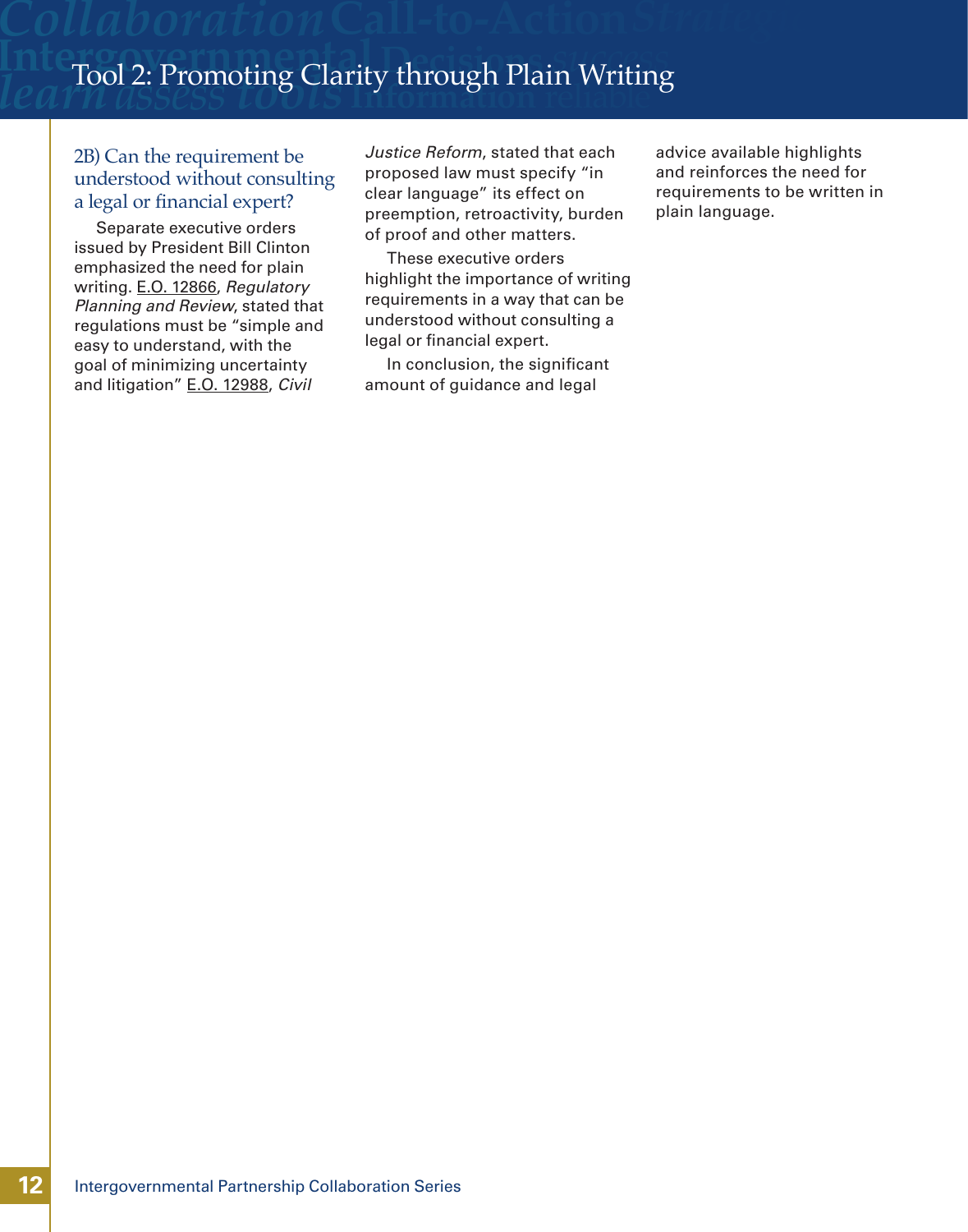## Tool 2: Promoting Clarity through Plain Writing

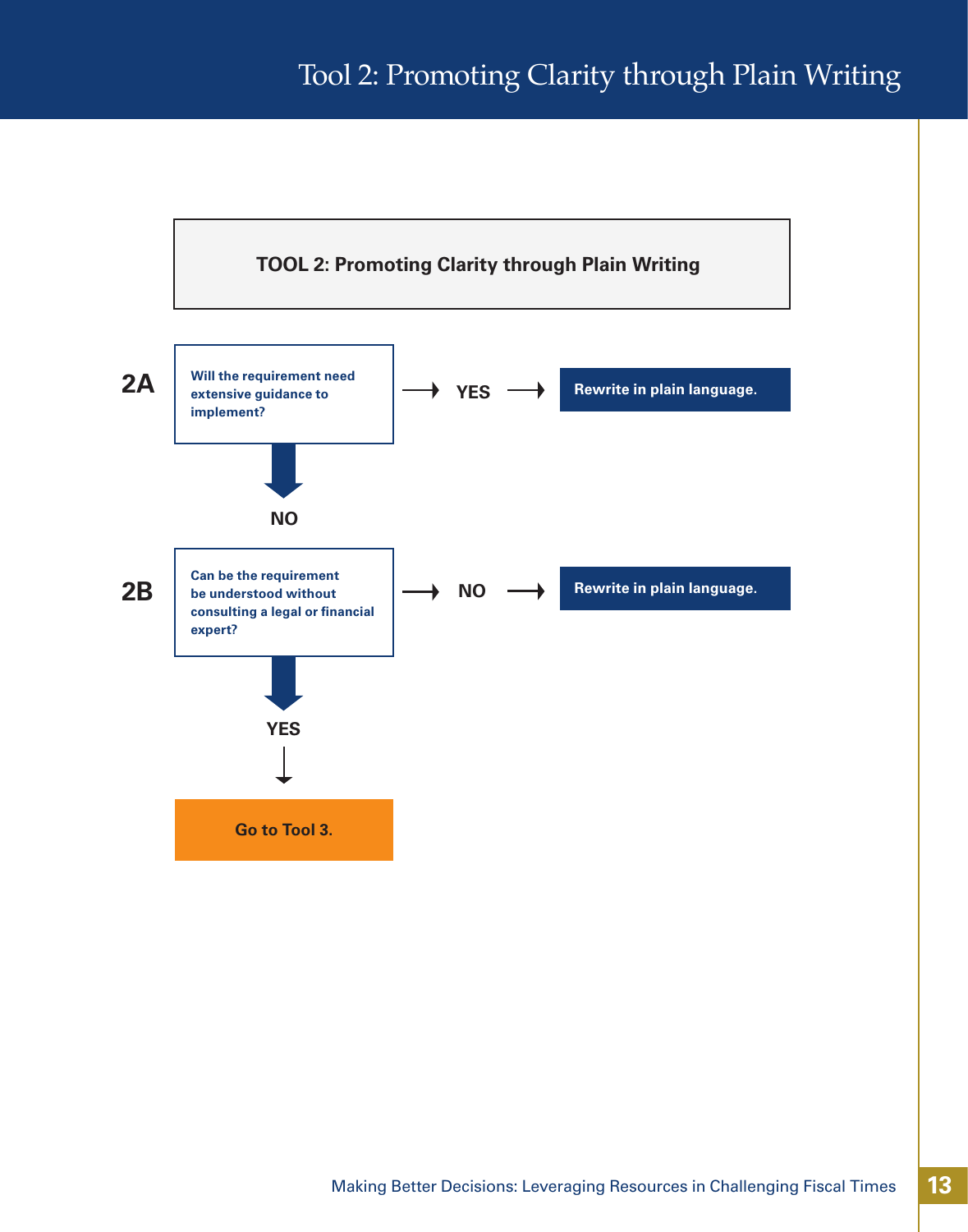# **Tool 3**: Obtaining and Protecting Good Data

Data is powerful and it's getting more powerful. Data can be standardized, analyzed and scrutinized. It can reveal trends and patterns. It can help us manage programs, prevent and detect fraud and even make predictions about future program needs and challenges. But, because of its increasing power, data can also be dangerous; especially if it is inaccurate, unreliable or incomplete. Data can also be dangerous if security is breeched and it falls into the wrong hands. For example, data collected to determine program eligibility, to identify taxpayers or to target assistance can be used to steal sensitive financial information and identities.10

This call-to-action is a roadmap for obtaining good data — meaning that it is accurate, reliable and complete. It also calls for government officials to ensure that the data collected is protected from intrusions.

Governments at all levels collect massive amounts of information. OMB estimates that despite concerted efforts to reduce burdens, the public spent an estimated 8.8 billion hours in FY 2010 responding to federal information collections.<sup>11</sup>

While similar estimates are not available for data collected by state and local governments, an August 2012 [issue brief](http://www.nascio.org/publications/documents/NASCIO_BigData_August2012.pdf) by the National Association of State Chief Information Officers (NASCIO) stated, "The volume and velocity of data creation is at all time high — and is accelerating. State government is a veritable data engine creating vast amounts of data from a vast number of sources. That data is being used to comply with regulations; uncover fraud, waste and abuse; and ultimately improve the lives of citizens."12

As governments increase the pace of data collection, it is critical for the data to be accurate, reliable and complete, that it serve a useful purpose, and that the investment in time and technology, has a worthwhile return on investment. This is a call for governments to ensure that the data they collect:

- is **needed**;
- will be **used**;
- **has integrity**; and
- is **secure**.

This call-to-action only addresses [structured data,](http://www.webopedia.com/TERM/S/structured_data.html) which is *identifiable* and organized in a structure, as opposed to [unstructured data,](http://www.pcmag.com/encyclopedia_term/0,1237,t=unstructured+data&i=53486,00.asp) which has no identifiable structure.<sup>13</sup> Structured data includes relational databases and spreadsheets where data resides in fixed fields or spreadsheets. With unstructured data, like email, word processing,

blogs and PDF files, the data does not reside in fixed locations.14

## 3A) Has the need for the data been clearly identified, and is the data necessary and appropriate to meet that need?

Before collecting data, make sure it is needed. Also, make sure that someone else is not already collecting it, that it answers specific questions, and that the cost of collecting the data is justified by the need. Is the data necessary to answer a critical policy, performance, compliance or accountability question? If not, the data may not be needed.

## Avoid Duplication

Care should be taken to minimize the collection of duplicate data. Data collected by one government agency or one level of government may be able to assist other agencies or governments serve clients, monitor fraud, identify nationwide trends or perform other functions. Taxpayers have already paid for the data to be collected, regardless of who initially collected it.

For example, in a report released in November 2012, GAO found that multiple federal agencies provide services at the same geographic locations and may independently collect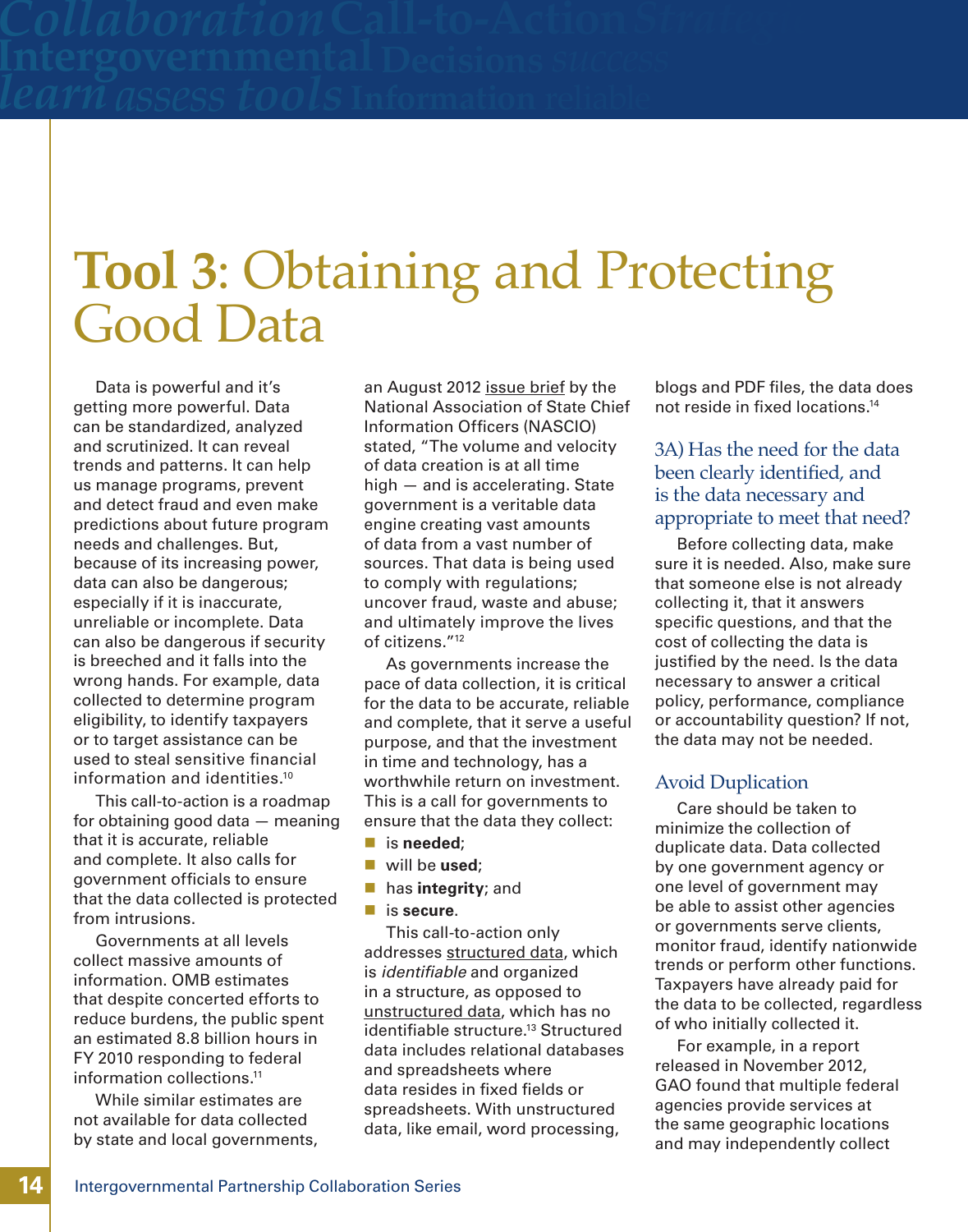similar [geospatial information](http://gao.gov/products/GAO-13-94) about those locations.15 GAO found that similar geospatial data — information linked to specific geographic locations — is collected by multiple agencies to help in decision making and to support many functions, including national security, law enforcement, health care, environmental protection and natural resource conservation. Among the many activities that can depend on critical analysis of geospatial information are maintaining roads and other critical transportation infrastructure and quickly responding to natural disasters, such as floods, hurricanes, and fires.16 These critical functions may be performed more efficiently if agencies are able to integrate and share data.

Considerable thought has been given to some options for eliminating barriers to datasharing and integration. In a 2011 [statement](http://www.nascio.org/advocacy/current/NASCIO_Statement_of_Support_for_Adoption_of_NIEM.pdf), NASCIO recommended the adoption of the National Information Exchange Model (NIEM) for enabling collaborative information exchanges across governments. It states that, "There are situations where information sharing can occur through granting appropriate system access. Where that is not an option, data must be packaged, transmitted and received. NIEM

provides the process and the tools for planning and implementing such exchanges."17 NASCIO also points out that integration is not just about sharing data. It is about sharing information to achieve common business purposes across disparate entities. The technology that provides the bridge for information-sharing to take place is but one piece of the puzzle, and is usually the easiest part. NASCIO publications and research are available [online.](http://www.nascio.org/advocacy/current/)

Similarly, a 2012 AGA report recommended that federallyfunded programs implemented at the state or local level should be reviewed to determine whether a collaborative arrangement might be developed for using data analytics across government.18

## Ensure that Data is Meaningful

It is also critical to ensure that the data is actually meaningful and responsive to the underlying question. For example, the mental well-being of veterans was at stake in the case of recent Veterans Health Administration (VHA) data reports. VHA policy requires that all first-time patients referred to or requesting mental health services receive an initial evaluation within 24 hours and a more comprehensive diagnostic and treatment planning evaluation within 14 days. However, the

method used to calculate the elapsed days until treatment only counted the days from the time the mental health provider *scheduled* the appointment until when the appointment occurred. It should have calculated the elapsed days from the date of the referral. Using the VHA calculation, the VHA met its 95 percent success rate in FY 2011. However, using the same data, the VHA Office of Inspector General (OIG) selected a statistical sample of completed evaluations to determine the actual starting and ending points of the elapsed day calculation. The [OIG's analysis](http://www.va.gov/oig/pubs/VAOIG-12-00900-168.pdf) projected that VHA provided only 49 percent of their evaluations within 14 days. This demonstrates how using inappropriate data definitions can lead to erroneous conclusions about the success or failure of a program or service.<sup>19</sup>

## Ensure that Benefits Outweigh **Costs**

Collecting, storing and securing data is costly. It is important for agencies to understand these costs and weigh them against the benefits derived from the data. Part of this cost-benefit analysis should entail looking at alternative sources of data. Identifying alternative data sources also helps reduce the duplication of data and improves data sharing and integration across disparate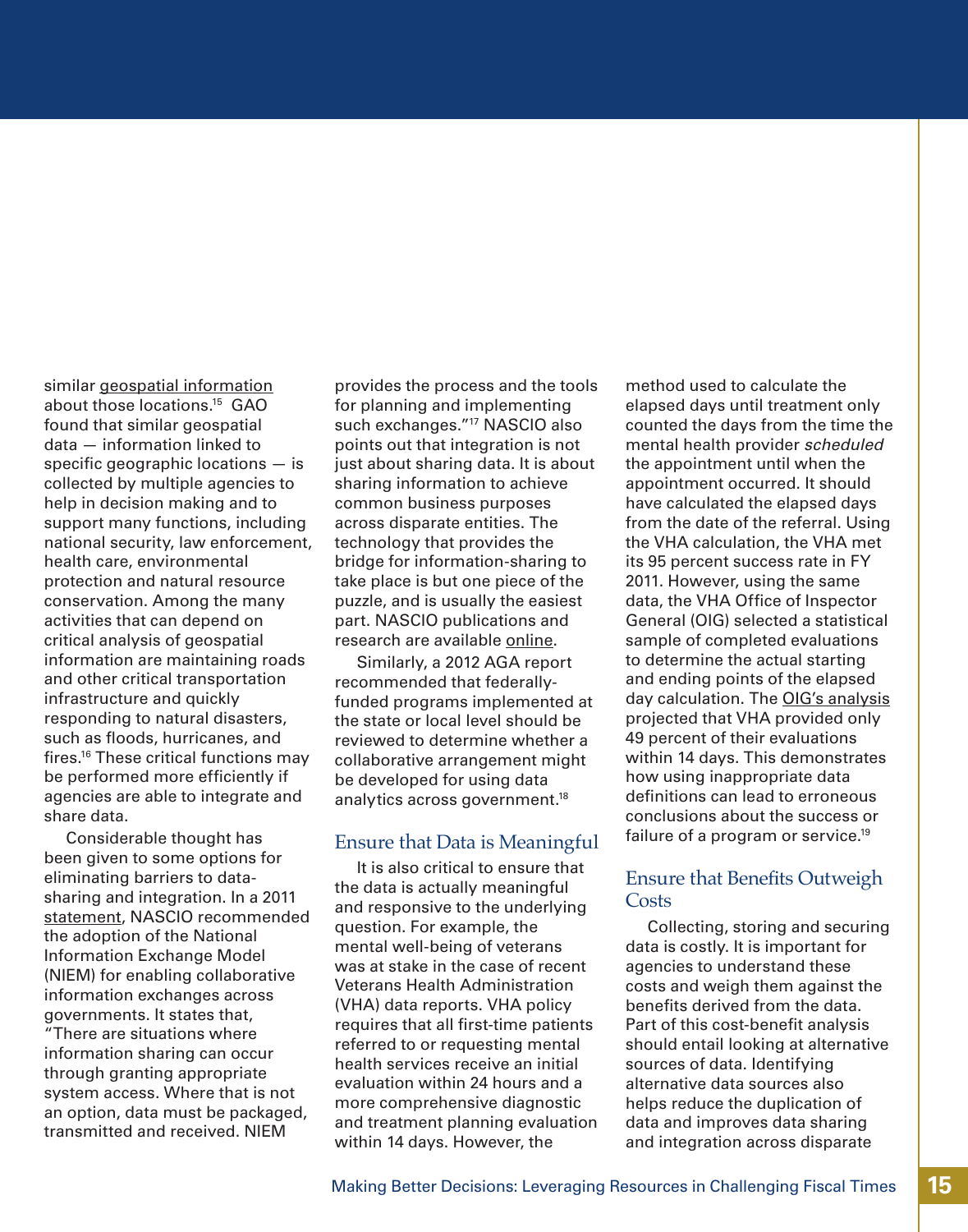entities. While it is difficult to oversee multiple agencies' data investments, conducting a thorough cost-benefit analysis, including exploring existing data sources, is an important tool in obtaining needed data.

## 3B) Will the required data be used by decision makers?

Data should only be collected if it will be used. Verify that any data collected will be used by decision makers to assess program effectiveness and financial integrity.

If data is not being used, find out why. There may be a legitimate reason why it is not being used, which may lead managers to stop collecting the data. If it is determined that specific data will not be used, then consider dropping the requirement. Collecting data involves a cost for the provider and for the [entity receiving it. The National](http://www.nfib.com/advocacy/item?cmsid=59205) Federation of Independent Business estimates that for firms with less than 20 employees, the cost of tax compliance per employee is \$1,584. The total tax compliance cost for businesses is over \$95 billion per year.<sup>20</sup> Data can be a powerful tool for assessing needs, managing programs and conducting program oversight, but data that is not used or analyzed in some fashion is of little or no value to those providing or collecting it.

## 3C) Are controls in place to ensure that the data is accurate, reliable and complete?

To be of use to decision-makers, data must be accurate, reliable and complete. There must be controls in place to ensure that reported data is reliable and there must be

consequences for those that report inaccurate or incomplete data. As data becomes more important to monitoring the performance of government programs and making policy decisions, the risk associated with using bad data increases.

Recent events show that the higher the stakes, the more tempting it is to falsify data and circumvent internal controls. Under the *No Child Left Behind (NCLB) Act*, for example, states and local districts are required to use data from standardized tests to evaluate student progress and to make decisions about individual schools and districts identified as being in "needs improvement" status. A "needs improvement" designation could have significant results, including the firing or reassignment of teachers and administrators, school closings, and the provision of millions of dollars for supplemental educational services. According to a Georgia Bureau of Investigation report that was released by Governor Nathan Deal in July 2011, 178 teachers and principals in the Atlanta Public Schools (APS) cheated on state-administered standardized tests required by NCLB.21 [Governor Deal](http://gov.georgia.gov/press-releases/2011-07-05/deal-releases-findings-atlanta-school-probe) concluded that, "When test results are falsified and students who have not mastered the necessary material are promoted, our students are harmed, parents lose sight of their child's true progress, and taxpayers are cheated."<sup>22</sup> The *[Atlanta-Journal Constitution](http://www.ajc.com/news/news/more-cheating-scandals-inevitable-as-states-cant-e/nSPqj/)*, which broke the story in 2009, posits that, "Poor testing oversight is often the result of education officials ignoring what no one wants to see."23 When the stakes are high, the integrity of data is especially important.

Experience under the NCLB

also highlights the importance of establishing consistency across the criteria and definitions used for gathering data. The NCLB requires each state to establish criteria for designating schools that are "persistently dangerous." According to one official in the security industry, the persistently dangerous designation " is the **[Scarlet Letter](http://www.schoolsecurity.org/trends/persistently_dangerous.html) of the education** community."24 This designation can have significant effects on local economies because residents don't want to send their children to these schools, thus driving down property values in the area. Because of this, individual states can loosen their definition to avoid having their schools designated as "persistently dangerous." Kenneth S. Trump, President of National School Safety and Security Services, explained that the law allows parents to transfer students if schools are determined to be "persistently dangerous," so inconsistent definitions mean that some students are not allowed to transfer out of schools that may be, in fact persistently dangerous, but are not designated as such.<sup>25</sup>

As noted in some of these examples, unreliable data can result from poor controls, inconsistent data definitions and even fraud. It is critical that controls are put in place before unreliable data leads to bad decisions, or before public funds are lost to fraud, waste or abuse. More information about these risks and red flags for fraud is contained in AGA's [Fraud Prevention ToolKit](http://www2.agacgfm.org/tools/FraudPrevention/).

One way to promote data integrity is for management to assert that adequate controls exist over the reporting process and that the reported data is accurate, reliable and complete and, if not, that management fully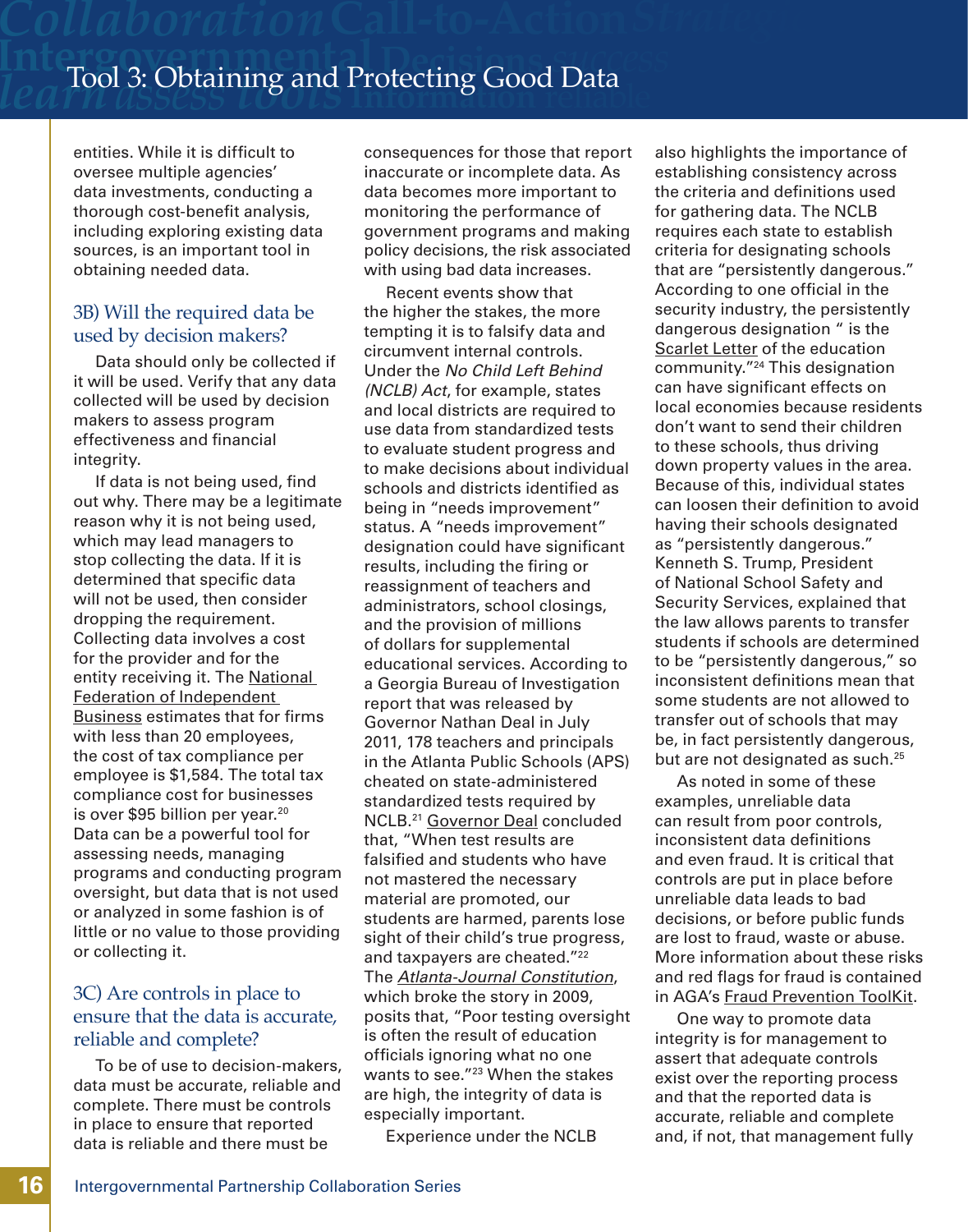discloses any deficiencies or plans for corrective action. Given the harm that bad data can cause, program officials should attest to the accuracy of the data they report. Inherent in the process of attestation is that the data is not only accurate, reliable and complete, but that it is also verifiable and measureable. These additional attributes are critical in the event that independent auditor verification is also requested or required.

There are a number of precedents for attestation. The *American Recovery and Reinvestment Act of 2009* required states to attest that they met eligibility requirements for an enhanced Medicaid matching rate. Under the *Affordable Care Act*, the chief executive officer (CEO) and the chief financial officer (CFO), along with two back-up attesters must attest to the accuracy and completeness of the Medical Loss Ratio (MLR) data.

Further, with the enactment of the *Sarbanes-Oxley Act in 2002*, private sector CEOs and CFOs are required to certify the veracity and fairness of reported financial information and, under the False Claims Act, the individual that certifies the data is held responsible if the data is misrepresented for personal gain. Subsequently, with the revisions to the OMB Circular A-123, *Management's Responsibility for Internal Control*, in 2004, federal agency heads and CFOs are required to provide reasonable assurance over internal controls over operations, compliance and financial reporting.

## 3D) Are there consequences for providing inaccurate, unreliable or incomplete data?

If a requirement is not important enough to be enforced, it is not important enough to be included. As stated above, data is likely to be accurate if management is held accountable for the data they transmit upstream. It is important to demonstrate that there will be consequences for the transmission of inaccurate, unreliable or incomplete data.

For example, in December 2012, the Princeton Review was required to pay the federal government up to \$10 million after admitting that it billed for and obtained government funds for hours of tutoring to underprivileged students that it never in fact provided. A civil [complaint](http://www.justice.gov/usao/nys/pressreleases/May12/princeton/princetonreviewcomplaint.pdf) filed by Preet Bharara, the U.S. Attorney in Manhattan, stated that employees falsified the records were under pressure by their supervisors to maintain high daily student attendance. In a [statement](http://www.justice.gov/usao/nys/pressreleases/December12/PrincetonReviewSettlement.php) announcing the settlement, Bharara said, "Sadly, the fraud here happened on a massive scale — through the repeated and systematic subversion of the goals of a federal program intended to provide essential tutoring services to children to give them a chance to succeed academically."26 When the goals of a program are systematically subverted and children are denied essential services as a result, those with enforcement authority need clear recourse, like the ability to levy fines.

Consequences are particularly important when citizens' wellbeing is at stake. In 1996, the president of an environmental

"Sadly, the fraud here happened on a massive scale — through the repeated and systematic subversion of the goals of a federal program intended to provide essential tutoring services to children to give them a chance to succeed academically."

*Preet Bharara, United States Attorney, Manhattan Regarding the Falsification of Records on Tutoring*

testing laboratory based in Jacksonville, Florida was sentenced to one year in prison and an [\\$18,000 fine](http://www.justice.gov/opa/pr/1996/February96/067.txt) for providing false laboratory data to the Environmental Protection Agency (EPA). The EPA then based their assessments of water quality in north Florida on those bogus tests. This case was the first in Florida where an environmental testing laboratory was charged with providing falsified data to the EPA, but it is also part of an increasing trend nationwide. "False water quality assessments undermine our ability to protect the public health and the environment and we will fight this alarming trend, swiftly and sternly," said Lois J. Schiffer, then Assistant Attorney General in charge of the Environment and Natural Resources Division.27

## 3E) Is the data secure?

The importance of data security cannot be overstated. Government data must be protected because it contains particularly sensitive information. If government data is accessed unlawfully, serious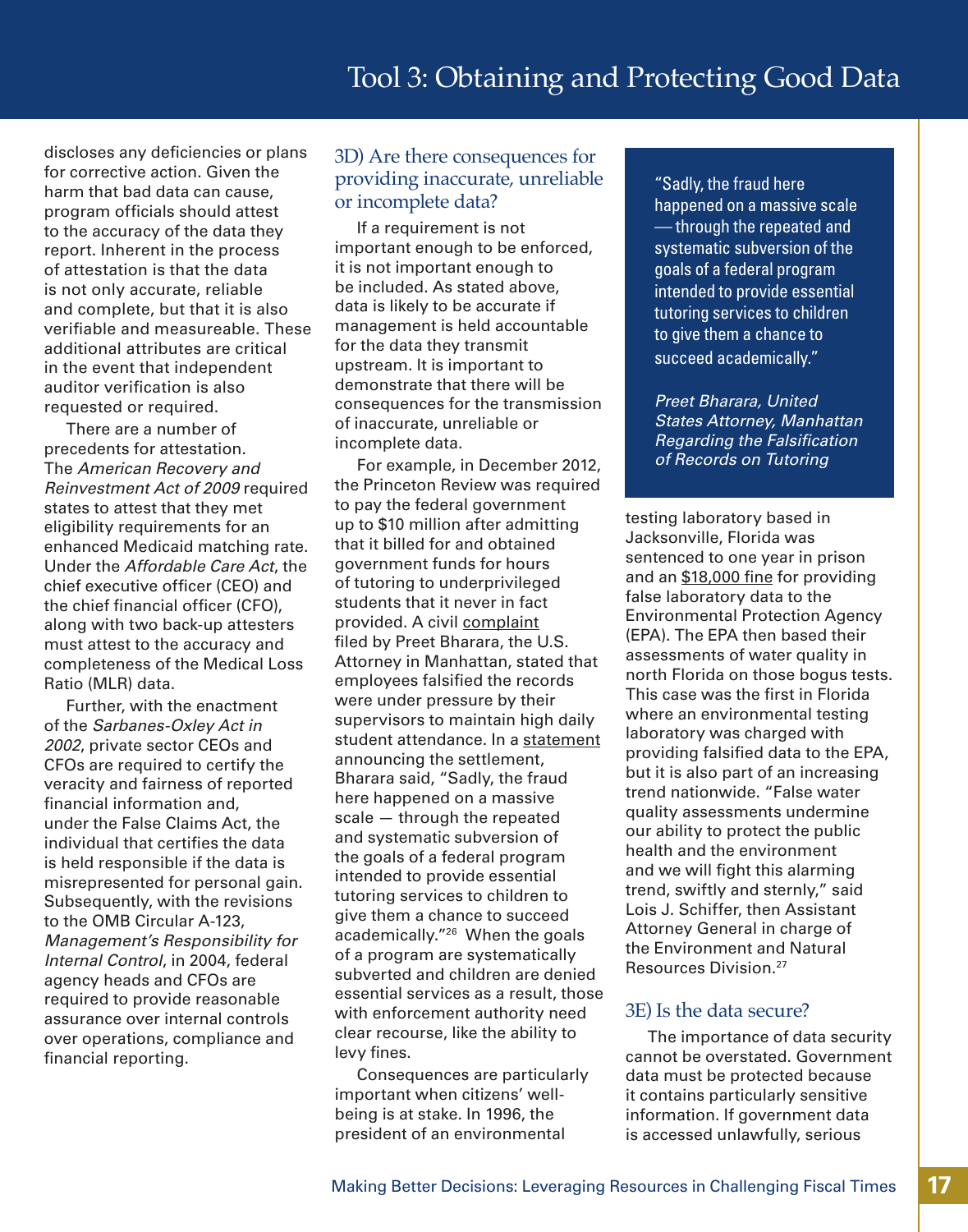consequences can result. National security can be compromised or taxpayers' identities stolen. Because governments can mandate that individuals and corporations provide them with sensitive data, they have a commensurate responsibility to make sure that the data is secure. A data breach is a violation of public trust, making it critical for public officials to think about data security when developing laws and regulations.

*Rapid7*, a vulnerability management and penetration testing company, recently announced that an analysis of government data breaches revealed 268 incidents from January 1, 2009 to May 31, 2012. These breaches exposed more than 94 million records containing personally identifiable information (PII). In what it termed, "a skyrocketing rise in the number of records exposed each year," [Rapid7](http://www.sctax.org/NR/rdonlyres/5AF6995A-F9F0-42E7-A430-EC620CCE8C7D/0/1DORmediarelease.pdf) reported a tripling of the number of records exposed from 2010 to 2011.<sup>28</sup> "Government infrastructure has come under attack from cyberespionage, hacktivism and insider threats. Combine that with a staggering number of cases involving human error, and it's clear that the government sector is facing a persistent challenge when it comes to protecting our critical infrastructures, intellectual property, economic data, employee records and other sensitive information," said Marcus Carey, security researcher at *Rapid7*.

To strengthen the nation's response to cyber security threats, President Obama issued an [Executive Order](http://www.whitehouse.gov/the-press-office/2013/02/12/executive-order-improving-critical-infrastructure-cybersecurity) on February 13, 2013 entitled "Improving Critical Infrastructure Cybersecurity."29

"The cyber threat to critical infrastructure continues to grow and represents one of the most serious national security challenges we must confront. The national and economic security of the United States depends on the reliable functioning of the Nation's critical infrastructure in the face of such threats."

*Executive Order Issued on February 13, 2013 Improving Critical Infrastructure Cybersecurity*

The E.O. is designed to strengthen the cybersecurity of critical infrastructure by increasing information sharing and by jointly developing and implementing a framework of cyber security practices with industry. It also requires federal agencies to produce unclassified reports of threats to U.S. companies and requires the reports to be shared in a timely manner. In addition, the National Institute of Standards and Technology (NIST) is directed to lead the development of a framework of cybersecurity practices to reduce cyber risks to critical infrastructure.

A recent incident in South Carolina highlights the seriousness of the cyber threat. On October 26, 2012, the South Carolina Department of Revenue announced that approximately 3.6 million social security numbers and 387,000 credit and debit card numbers were exposed in a cyberattack.30 In response, the State of South Carolina hired *Mandiant*, a Virginia-based, company that provides advanced threat

detection and response solutions, to help secure the system, install new equipment and software and institute tighter controls on access. The state also provided one year of credit monitoring and identity protection to those affected. In its 2012 annual threat report, which is based on hundreds of advanced threat investigations, *[Mandiant](http://www.mandiant.com/news/release/mandiant-releases-annual-threat-report-on-advanced-targeted-attacks/)* reported that only six percent of organizations detect advanced attackers via internal methods and that the typical advanced attack goes unnoticed for more than a year.<sup>31</sup> South Carolina's experience highlights the importance of investing in controls before a system is breached. Government officials can avoid remediation costs by considering the need for controls when system requirements are being developed.

## **Conclusion**

The organizations and individuals who worked on this call-to-action volunteered their time because they understand the importance of instilling trust in government by avoiding unnecessary, overly burdensome or duplicative requirements. The call-to-action is intended for use by anyone who drafts laws, regulations or guidance at any level of government. In an era of tight budgets, it is important to leverage resources and to promote flexibility without compromising accountability. It is our hope that, because this call-to-action was developed by a broad crosssection of organizations and individuals, it can be used as an independent, informed reference in limiting requirements to those that are essential.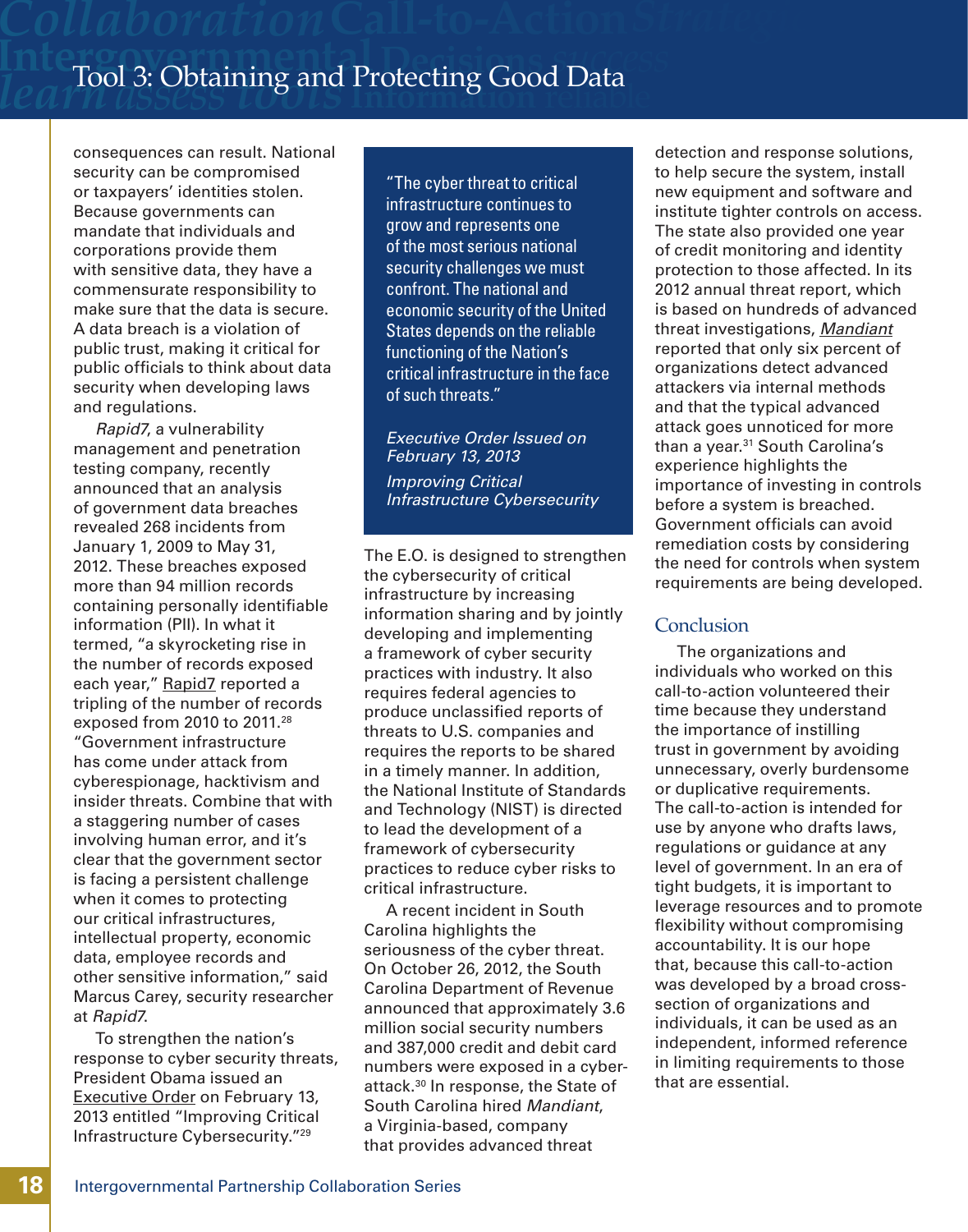## Tool 3: Obtaining and Protecting Good Data

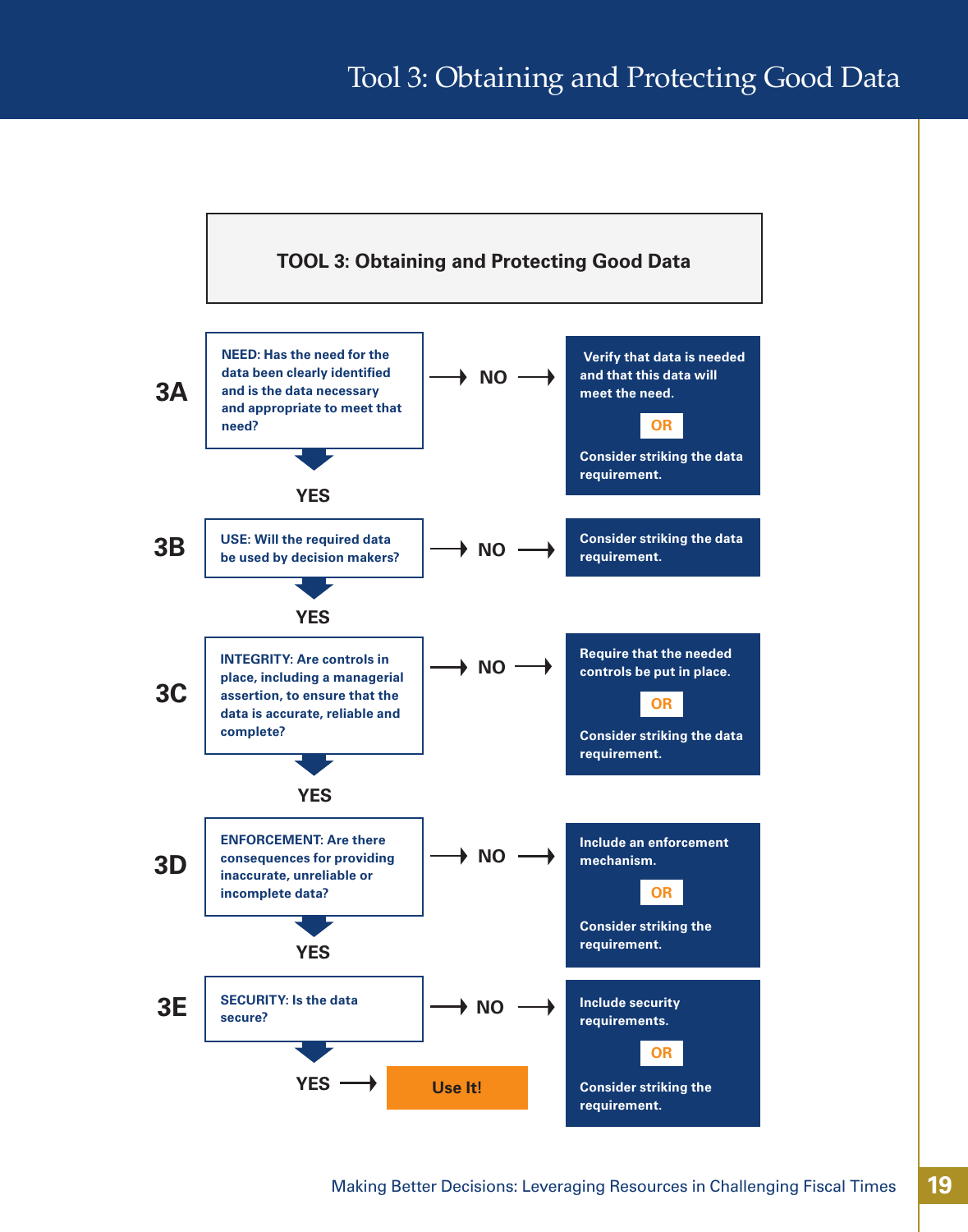# Acknowledgements

This call-to-action was prepared by the Work Group on Leveraging Resources in Challenging Financial Times (Work Group), operating under the auspices of AGA's Partnership for Intergovernmental Management and Accountability (Intergovernmental Partnership), which was established by AGA in September 2007 to open the lines of communication among governments.

Because of the breath of this undertaking, AGA sought the involvement of associations and individuals who play a key role in developing and implementing a broad cross section of government requirements.

## Work Group Co-Chairs

**Charles Laster**, Director, Post Audit Group, Office of the Chief Financial Officer, U.S. Department of Education

**Tom Salmon**, CPA, CFE, Former State Auditor of Vermont and currently Assistant Inspector General for Audit Services, Office of the Inspector General, U.S. Department of Health and Human Services

## Work Group Members

**Marcia B. Buchanan**, CPA, CGMA, Assistant Director, Government Auditing Standards, U.S. Government Accountability Office

**Jennifer Carrougher**, Director, Federal Fiscal Policy, Office of the Superintendent of Public Instruction, State of Washington, Representing Association of Educational Federal Finance Administrators

**Adrianne Fielding**, Former Executive Director, National Grants Management Association

**Denise Ling**, Director, Federal and State Programs, Berkeley County Schools, South Carolina, Representing the National Association of Federal Education Program Administrators

**Jeffrey Lunardi**, Auditor, Office of the Inspector General, U.S. Department of Education

**Milton Matthews**, Retired State Title I Director, State of Mississippi

**Kinney Poynter**, CPA, Executive Director, National Association of State Auditors, Comptrollers and Treasurers

**Doug Robinson**, Executive Director, National Association of State Chief Information Officers

**Anuradha Sharma**, MA, MPH, MCHES, CGFM, CFE, CRMA Public Health Analyst, Health Resources and Services Administration, U.S. Department of Health and Human Services

## Steering Committee Liaison

**Richard T. Rasa**, CGFM, Departmental Liaison, Director, State and Local Advisory Services, Office of the Inspector General, U.S. Department of Education

## AGA Staff

**Helena Sims**, Director of Intergovernmental Relations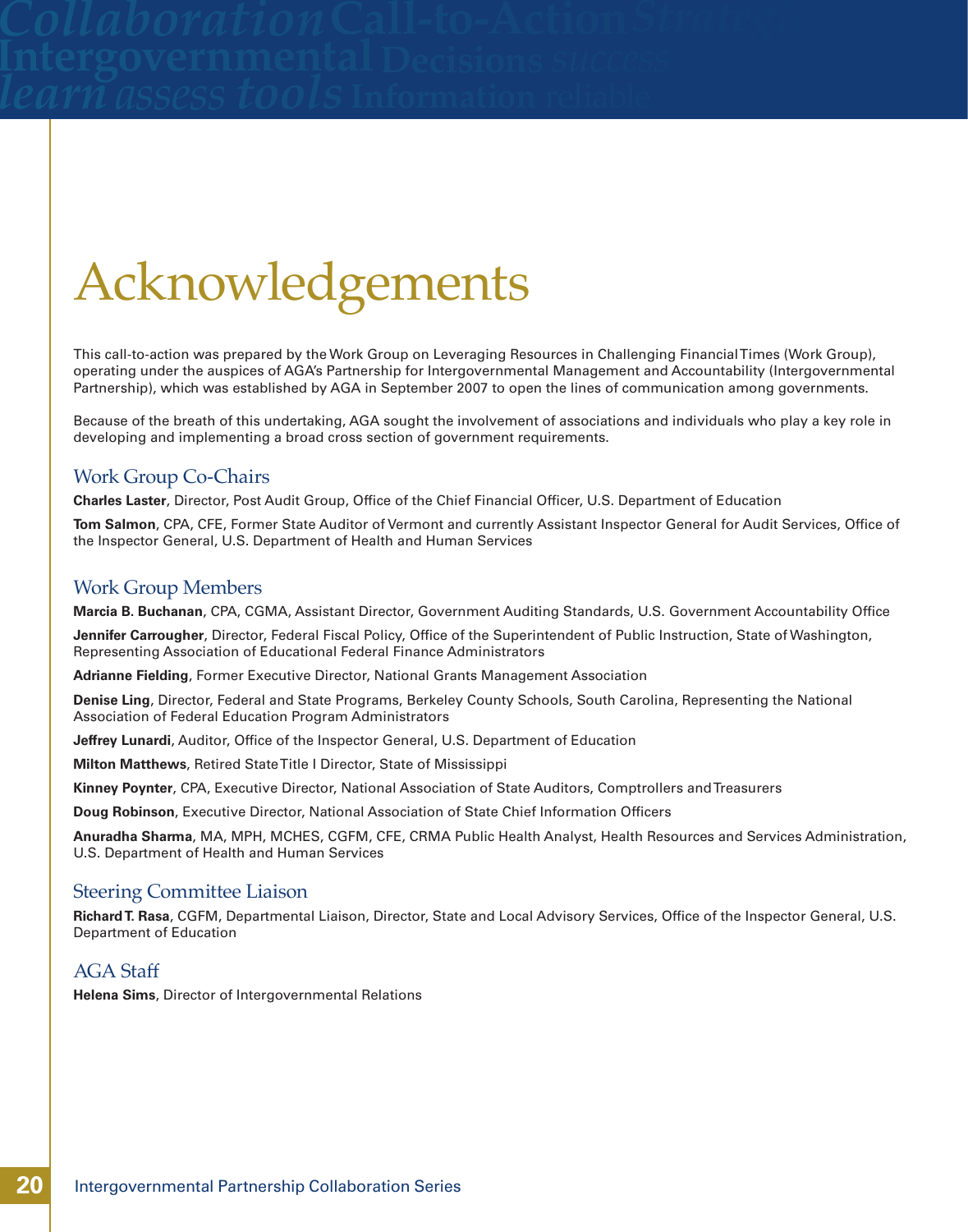# Foundation for this Call-to-Action

This call-to-action is an expansion of a perspective paper that the ED OIG prepared in preparation for the 1999 Elementary and Secondary Education Act (ESEA) reauthorization. This work was updated for another perspectives paper in 2007 in preparation for the next scheduled reauthorization. It is designed to build on decision tools that were included in the paper to make programs more "user-friendly." This call-to-action also expands the decision tools so that they are applicable to a variety of programs at the federal, state and local levels of government.

A central purpose of the reauthorized ESEA was to introduce greater flexibility in the administration of programs in return for increased accountability for results. The ED OIG's analysis of the ESEA's implementation was an effort to determine how the law could be made even more "user friendly" in its implementation by state and local educational agencies. The analysis was based in part on a review of comments from state auditors relating to the reauthorization of the ESEA, including the assertion made by a number of state auditors that greater clarity should be provided for certain program and financial provisions, and increased flexibility should be introduced in the implementation of other provisions in the pending reauthorization.

Based on these studies and other information, the ED OIG concluded that, with the movement toward administrative flexibility and results-oriented accountability, there should be a reduction in the number of compliance requirements for each program area. For the remaining essential requirements, the office said that the performance of compliance monitoring coupled with appropriate technical assistance and enforcement measures is critical.

## Referenced ED OIG reports:

- 1999 Perspective Paper www2.ed.gov/about/offices/list/oig/auditreports/s1480010.pdf
- 2007 Perspective Paper <www2.ed.gov/about/offices/list/oig/auditreports/fy2008/s09h0007.pdf>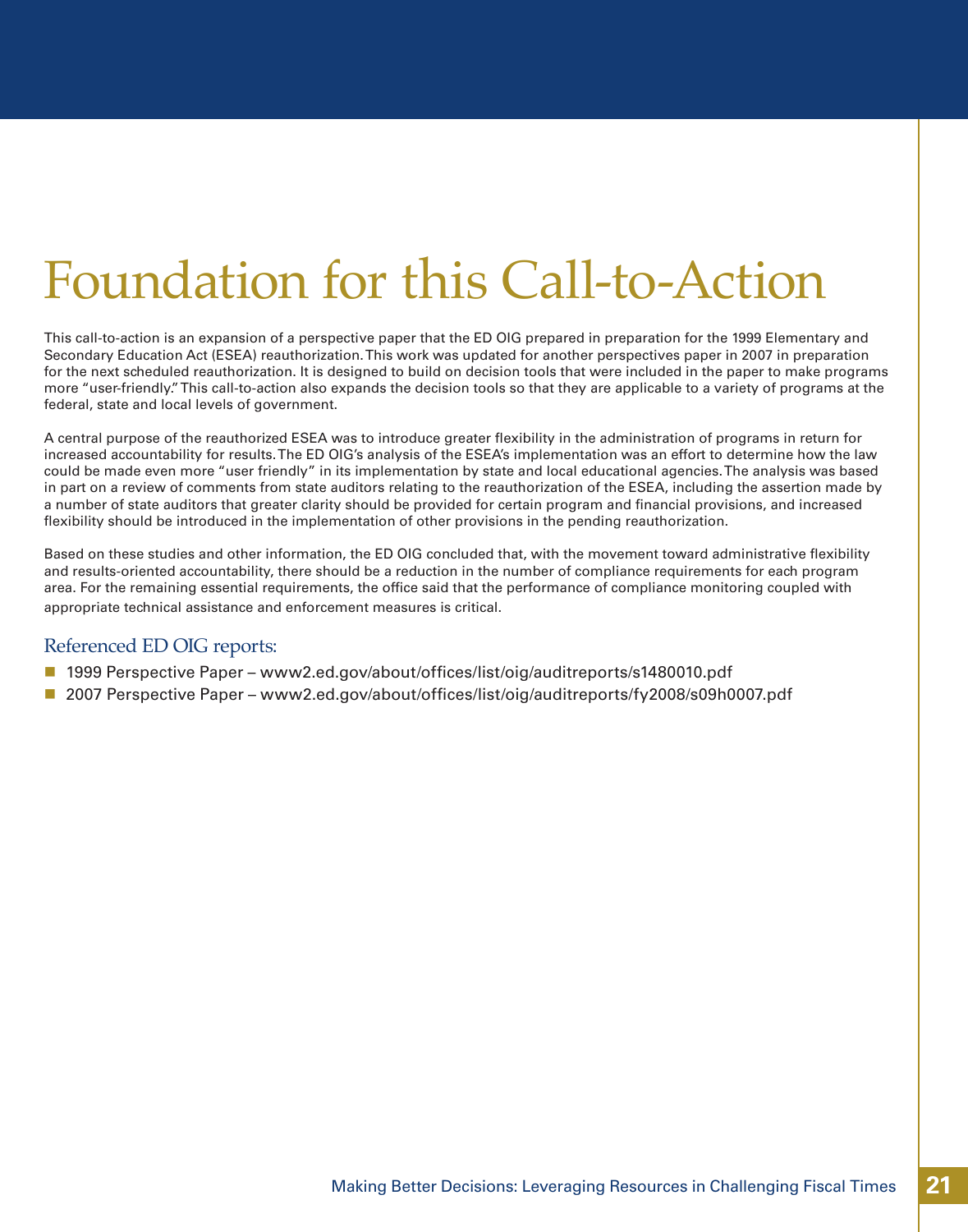# Other Tools & Resources



## **Risk Assessment Monitoring ToolKit**

Provides states with a method of assessing sub-recipient risk across federal granting authorities.



## **Financial and Administrative Monitoring ToolKit** Assists state agencies establish sub-recipient monitoring programs. For use with the Risk Assessment Monitoring Tool.



## **Fraud Prevention ToolKit** Helps officials at any level of government detect, combat and prevent fraud.



**Cooperative Audit Resolution and Oversight Initiative** Helps identify the underlying cause of audit and oversight findings and empowers the people who know programs best to chart a course for program improvement.



## **Candidate Assessment ToolKit for Grants Managers**

Will help government mangers assess candidates for grants management positions and will also serve as a selfassessment tool for individuals.



## **Making Better Decisions: Leveraging Government Resources in Challenging Financial Times** Will feature a number of decision trees for use by officials at all levels of government in developing laws, regulations or guidance in a manner that enhances the likelihood of successful program performance and oversight.

## **Visit www.agacgfm.org/tools**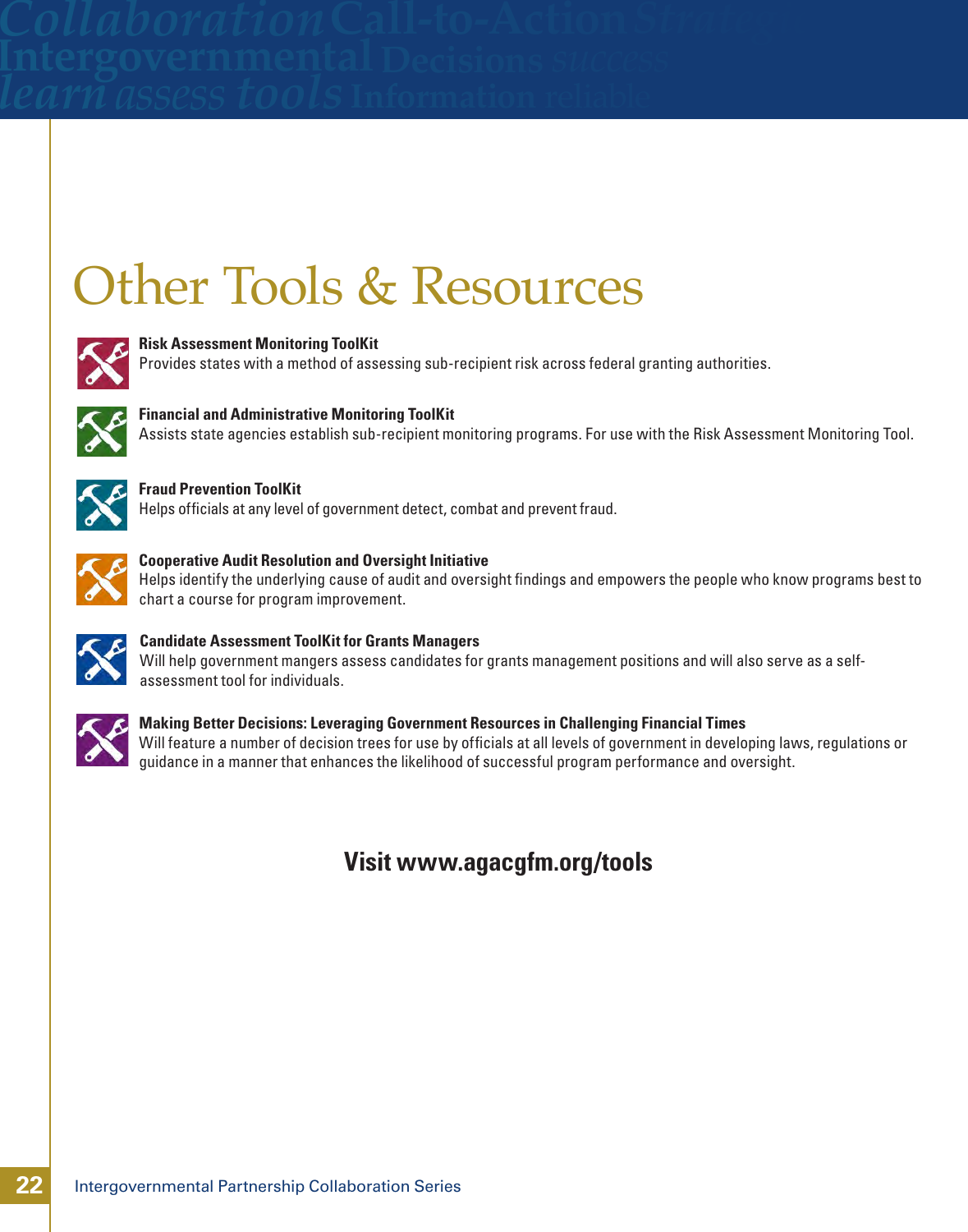## **Endnotes**

1. "Agencies urged to improve relations with states and localities," blog by Charles S. Clark quoting G. Edward Deseve during a panel hosted by the National Academy of Public and Administration and the American Society of Public Administration in Washington, D.C. on November 9, 2012.

2. GRANTS MANAGEMENT: Improving the Timeliness of Grant Closeouts by Federal Agencies and Other Grants Management Challenges, Statement of Stanley J. Czerwinski, Director, Strategic Issues, Government Accountability Office before the Subcommittee on Federal Financial Management, Government Information, Federal Services, and International Security, U.S. Senate, July 25, 2012, GAO-12-704T, p. 7.

3. Intergovernmental Financial Dependency: A study of Key Dependency Measures for the 50 States, CliftonLarsonAllen, LLP, 2012, page 2.

4. Presidential Memorandum – Administrative Flexibility, February 28, 2011, available at www.whitehouse.gov/the-pressoffice/2011/02/28/presidential-memorandum-administrative-flexibility.

5. Opportunities to Reduce Potential Duplication in Government Programs, Save Tax Dollars, and Enhance Revenue, Government Accountability Office, GAO-11-318SP, Mar 1, 2011. Available at www.gao.gov/products/GAO-11-318SP.

6. Opportunities to Reduce Duplication, Overlap and Fragmentation, Achieve Savings, and Enhance Revenue, Government Accountability Office, GAO-12-342SP, Feb 28, 2012. Available at www.gao.gov/products/GAO-12-342SP.

7. Confronting Washington State's Regulatory Structures, Washington Business Roundtable and the Washington Research Council, April 2011, p. 2. Available at www.researchcouncil.org/docs/PDF/ThriveWashington/ThriveWARegulatoryReform.pdf.

8. Internal Revenue Service, Independent Contractor (Self-Employed) or Employee. Available at www.irs.gov/Businesses/Small-Businesses-&-Self-Employed/Independent-Contractor-(Self-Employed)-or-Employee%3F.

9. State of California, Department of Industrial Relations, Division of Labor Standards Enforcement, Independent Contractor Versus Employee. Available at www.dir.ca.gov/dlse/faq\_independentcontractor.htm.

10 In keeping with the Merriam-Webster definition of "data," the word will be used in this document as both a plural noun (like earnings) taking a plural verb and plural modifiers and as an abstract mass noun (like information) taking a singular verb and singular modifiers.

11. See Memorandum for Chief Information Office, Cass Sunstein, Administrator, Office of Information and Regulatory Affairs, February 23, 2012. Available at www.whitehouse.gov/sites/default/files/omb/inforeg/icb/2012\_icb\_datacall\_0. pdf.

12. Is Big Data a Big Deal for State Governments, The Big Data Revolution – Impacts for State Government – Timing is Everything. NASCIO. August 2012. Available at www.nascio.org/publications/documents/NASCIO\_BigData\_August2012.pdf.

13. According to Webopedia, "The most common form of structured data — or structured data records (SDR) — is a database where specific information is stored based on a methodology of columns and rows. Structured data is also searchable by data type within content. Structured data is understood by computers and is also efficiently organized for human reader. The term unstructured data refers to any data that has no identifiable structure. For example, images, videos, email, documents and text are all considered to be unstructured data within a dataset." See www.webopedia.com/TERM/S/structured\_data.html.

14. PCMAG.Com Encyclopedia. Available at www.pcmag.com/encyclopedia\_term/0,2542,t=structured+data&i=52162,00.asp

15. GAO, Geospatial Information: OMB and Agencies Need to Make Coordination a Priority to Reduce Duplication, GAO-13-94 (Washington, D.C: November 26, 2012). Available at www.gao.gov/assets/660/650293.pdf.

16. In the aforementioned report, GAO-13-94, GAO explains that geospatial information describes entities or phenomena that can be referenced to specific locations relative to the Earth's surface. For example, entities, such as buildings, rivers, road intersections, power plants, and national parks can all be identified by their locations. In addition, phenomena, such as wildfires, the spread of the West Nile virus, and the thinning of tools due to acid rain can also be identified by their geographic locations. Users can analyze that data in geographic information systems (GIS) — systems of computer software, hardware, and data used to capture, store, manipulate, analyze, and graphically present a potentially wide array of geospatial information. The primary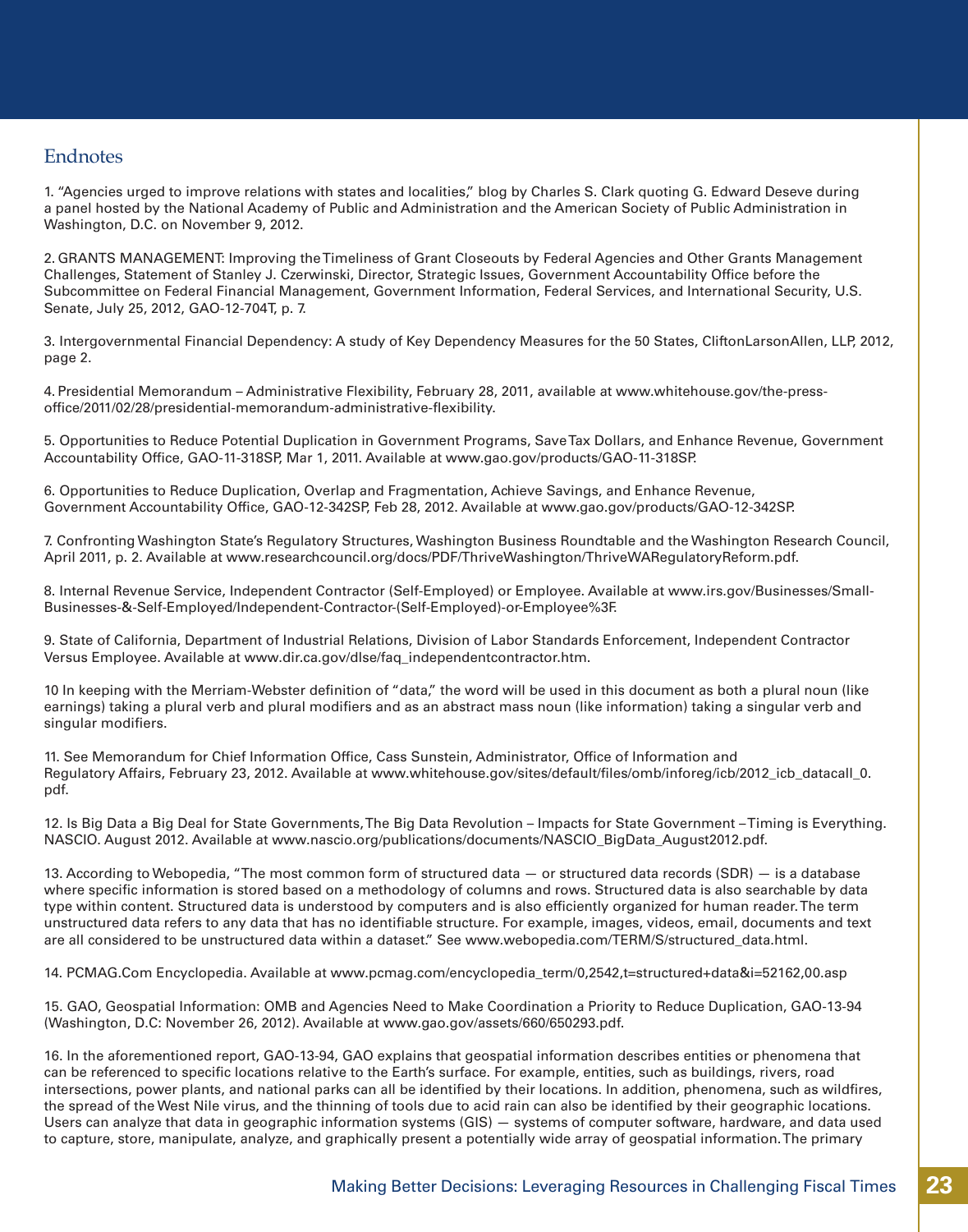function of a GIS is to link multiple sets of geospatial data and display the combined information as maps with different layers of information.

17. NASCIO, NASCIO Recommends State Government Adopt the National Information Exchange Model (NIEM) to Enable Government Information Sharing, April28, 2011. Available at www.nascio.org/advocacy/current/NASCIO\_Statement\_of\_Support\_for\_ Adoption\_of\_NIEM.pdf.

18. AGA, Leveraging Data Analytics in Federal Organizations, May 2012, Corporate Partner Advisory Group Research Series, Report No. 30, p.32. Available at www.agacgfm.org/AGA/ResearchPublications/documents/CPAG30.pdf?ext=.pdf.

19. Report of the Office of Inspector General, Department of Veterans Affairs, Veterans Health Administration: Review of Veteran's Access to Mental Health Care, April 23, 2012, 12-00900-168. Available at www.va.gov/oig/pubs/VAOIG-12-00900-168.pdf.

20. Letter from Susan Eckerly, Senior Vice President, Public Policy, National Federation of Independent Businesses, to Douglas Shulman, Commissioner, Internal Revenue Service and Emily S. McMahon, Acting Assistant Secretary (Tax Policy), U.S. Department of the Treasury, January 18, 2012. Available at www.nfib.com/advocacy/item?cmsid=59205.

21. Press release by Governor Nathan Deal, July 5, 2001, Deal Releases Findings of Atlanta School Probe. Available at http://gov. georgia.gov/press-releases/2011-07-05/deal-releases-findings-atlanta-school-probe.

22. Ibid.

23. The Atlanta Journal-Constitution, M.B. Pell, September 30, 2012, More cheating scandals inevitable, as states can't ensure test integrity. Available at http://www.ajc.com/news/news/more-cheating-scandals-inevitable-as-states-cant-e/nSPqj/.

24. National School Safety and Security Services website, "Persistently Dangerous Schools: School Safety Implications of No Child Left Behind Law's "Persistently Dangerous Schools" Definitions." Available at http://www.schoolsecurity.org/trends/ persistently\_dangerous.html.

25. Ibid.

26. United States v. The Princeton Review and ANA Azocar. Available at www.justice.gov/usao/nys/pressreleases/May12/princeton/ princetonreviewcomplaint.pdf.

27. U.S. Department of Justice Release, PRESIDENT OF ENVIRONMENTAL TESTING LABORATORY SENTENCED TO 12 MONTHS IN JAIL FOR PROVIDING FALSE DATA: JUSTICE DEPARTMENT VOWS TO FIGHT GROWING TREND, February 26, 1996. Available at www.justice.gov/opa/pr/1996/February96/067.txt.

28. Rapid7, Press Release: Data Breeches in the Government Sector, September 6, 2012 available at http://www.rapid7.com/ company/news/press-releases/2012/federal-data-breach-report.jsp.

29. The White House, Executive Order on Improving Critical Infrastructure Cyber Security, February 12, 2013. Available at www. whitehouse.gov/the-press-office/2013/02/12/executive-order-improving-critical-infrastructure-cybersecurity.

30. State of South Carolina, Department of Revenue Release, SC Department of Revenue Responds to Cyber Attack, Will Provide Credit Monitoring and Identity Theft Protection to Taxpayers, Hacker illegally obtained credit card and Social Security numbers October 26, 2012, C-450 (Rev. 8/29/12) 6371, available at www.sctax.org/NR/rdonlyres/5AF6995A-F9F0-42E7-A430- EC620CCE8C7D/0/1DORmediarelease.pdf.

31. Mandiant Press Release, Mandiant Releases Annual Threat Report on Advanced Targeted Attacks, March 6, 2012. Available at www.mandiant.com/news/release/mandiant-releases-annual-threat-report-on-advanced-targeted-attacks/.